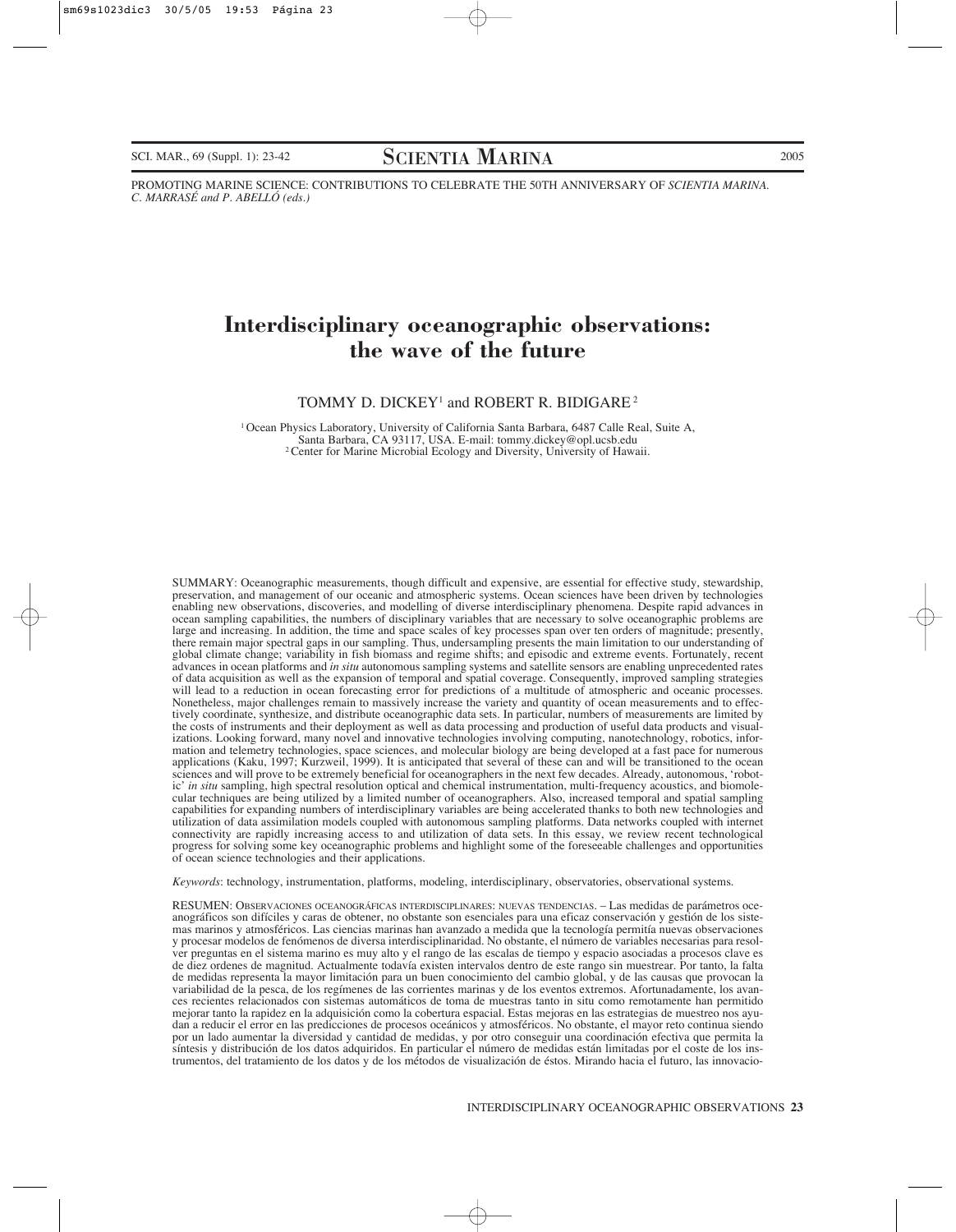nes en los campos de la informática, la nonotecnología, la biología molecular, la robótica y la telemetría aumentarán rápidamente y permitirán nuevas aproximaciones (Kaku, 1997, Kurzweil, 1999). Actualmente, un número limitado de oceanógrafos ya trabajan con sistemas automáticos de adquisición de datos que combinan técnicas acústicas, químicas, biomoleculares etc. Además, la capacidad de toma de datos a distintas escalas de tiempo y espacio está continuamente aumentando gracias a las nuevas tecnologías y a la mejora de los sistemas de tratamiento de datos. Las redes de sistemas de base de datos y la rápida comunicación por internet están incrementando el acceso y la utilización de los datos. En este trabajo nosotros revisamos el progreso de las tecnologías recientes para solucionar preguntas claves en la oceanografía y remarcamos algunos de los retos futuros, así como las tecnologías aplicadas a las ciencias del océano.

*Palabras clave*: instrumentación, plataformas, modelos en ocenografía, interdisciplinariedad, sistemas de observación.

#### INTRODUCTION

The oceans must have fascinated early humankind living adjacent to them in similar ways that they fascinate us even today. For example, they are tantalizingly accessible from shorelines, but their great depths and remote reaches make them virtually inaccessible to most. The history of oceanographic research begins with the age of exploration and discovery by adventurous people willing to risk their lives in quest of knowledge of the oceans as they sailed in small crafts. Oceanographic advances have been stimulated by individual and group creativity and resourcefulness in the development and use of simple to complex instrumentation based on capabilities of contemporary societies. For example,  $19<sup>th</sup>$  century oceanographers used devices such as thermometers to determine ocean temperatures, lead lines to plumb the ocean depths, and nets to sample oceanic organisms. 20<sup>th</sup> century oceanographers used mechanical current meters and electronically based sensors for a variety of physical measurements. Importantly, they also began to capitalize on satellite-, optically-, and acoustically-based measurements in the late 1970's. Early in the  $21<sup>st</sup>$  century, we can speculate on the future of oceanography and form visions of global observations using a host of remarkable *in situ* and remote sensing platforms, sensors, and information technologies (e.g. Curtin *et al.*, 1993; Kaku, 1997; Kurzweil, 1999; Glenn *et al.*, 2000; Koblinsky and Smith, 2001; Griffiths *et al.*, 2001; Dickey, 2002, 2003; Oceanography, 2000, 2003, 2004).

The purpose of this essay is to briefly review progress in sampling and studying the ocean, to suggest some of the possible future directions of oceanographic research, and to speculate on a few of the means of answering vexing problems facing oceanographers in the next decades. Several other reports and papers have reviewed specific ocean technologies and sampling issues (e.g. Bidigare *et* *al.* 1992; Dickey, 2001, 2002, 2003, 2004; Glenn and Dickey, 2003; Bishop *et al.*, 2001, 2002; Davis *et al.*, 2001; Dickey and Chang, 2001; Eriksen *et al.*, 2001; Jaffe *et al.*, 2001; Chang *et al.*, 2004), therefore emphasis here is placed more upon our personal views of some of the remaining oceanographic problems and the types of technologies that may be used for advanced ocean sampling technologies.

Our essay begins with a discussion of some fundamental considerations for ocean sampling. Next, recent progress in ocean sampling is summarized and some examples of interesting and challenging ocean problems are presented. Then, we outline some promising approaches and technologies, and provide some visions of a future ocean experiment designed to study mesoscale eddies. Finally, we conclude with some perspectives on future ocean research and technologies and outline a few challenges and opportunities for the next few generations of oceanographers.

#### CONSIDERATIONS FOR OCEAN SAMPLING

Oceanography personifies interdisciplinary science of the 'blue' planet, Earth. Diverse scientific disciplines are required to successfully solve almost all oceanographic problems. The need for an oceanographer to be knowledgeable in several scientific disciplines, along with the ocean's complexity and variability at spatial and temporal scales spanning over ten orders of magnitude (Fig. 1) and environmental adversity, makes it one of the most challenging, yet appealing, fields of science. Further, episodic events (Table 1), which are difficult to include in time-space diagrams such as Figure 1, present especially great sampling challenges. Much of oceanography necessarily has been devoted to the difficult task of measuring ocean variables to infer, quantify, and understand a variety of processes, which themselves are often interacting via positive and negative feedbacks.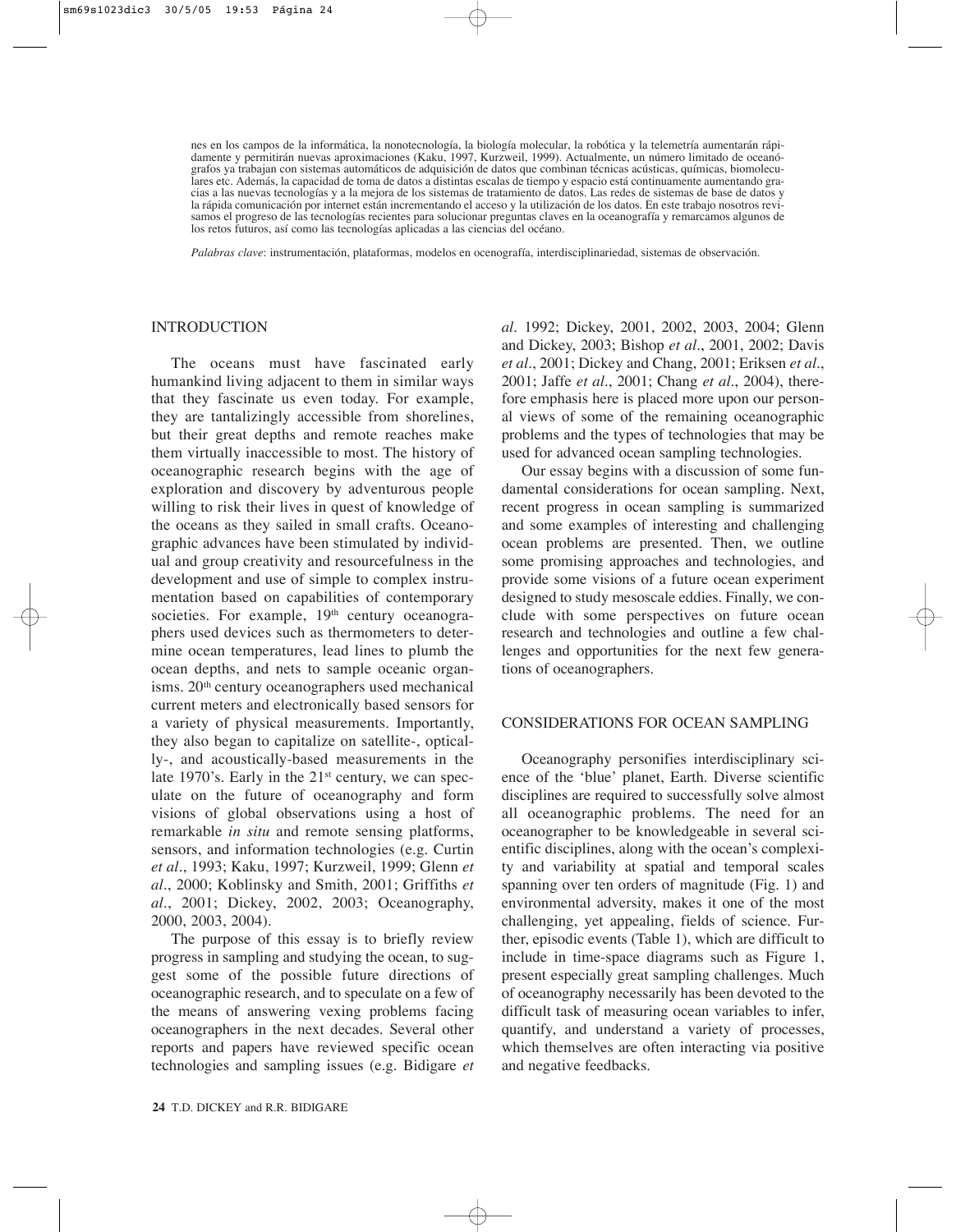

FIG. 1. – Time and horizontal space plot indicating a variety of ocean processes (top) along with rough coverage domains of various oceanographic platforms (bottom). The arrows on the figure are intended to draw attention to the cascade of energy and information from large to small scales as well as small to large scales.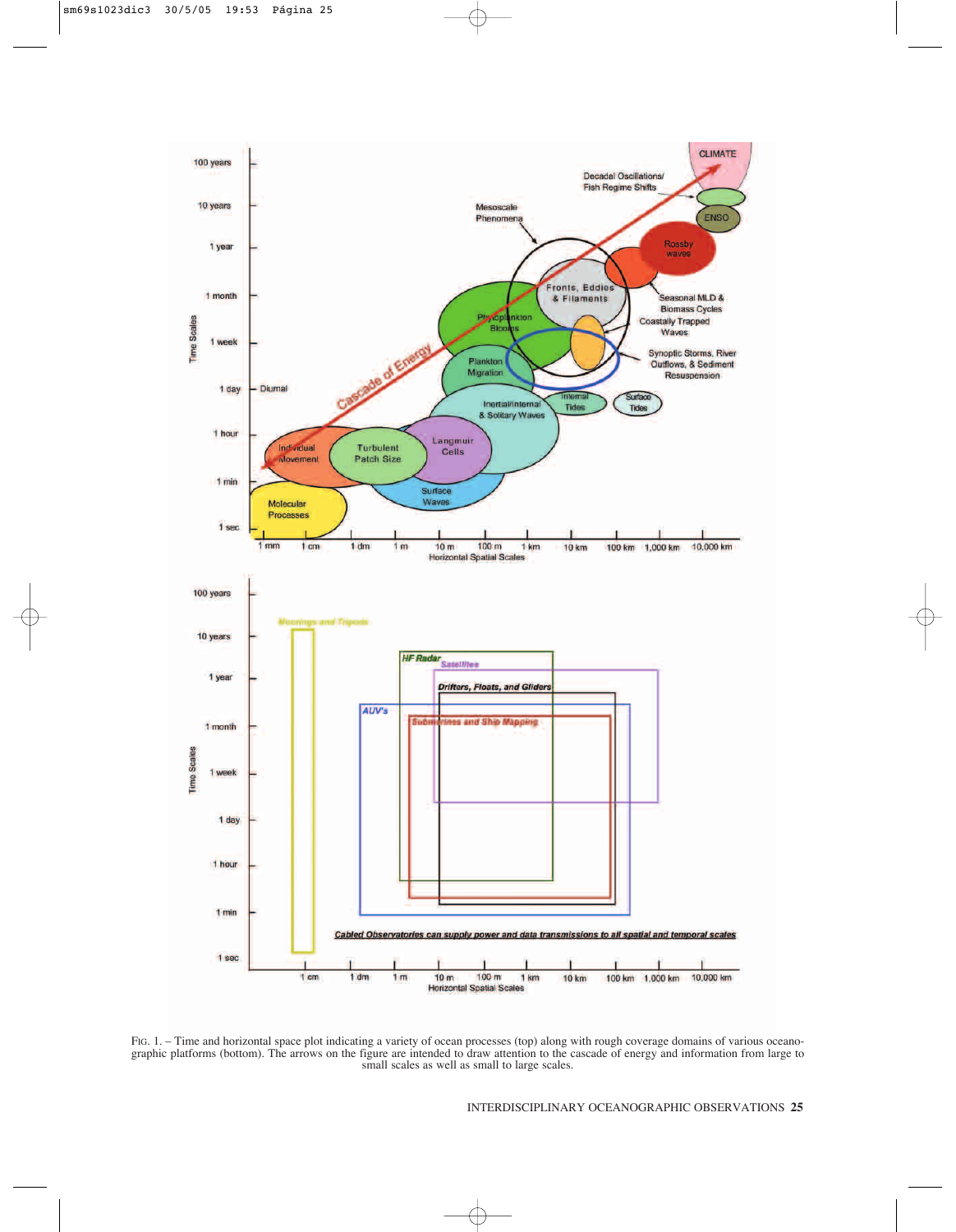| Examples of episodic oceanic event or process | Implications and importance                                                        |
|-----------------------------------------------|------------------------------------------------------------------------------------|
| Tsunamis                                      | Death and destruction, sediment resuspension, change in ecosystems                 |
| Hurricanes, typhoons, and cyclones            | Death and destruction, mixing, blooms, sediment resuspension, change in ecosystems |
| Storm surges                                  | Death and destruction, sediment resuspension, change in ecosystems                 |
| Dust storms                                   | Blooms, climate effects                                                            |
| Episodic ozone depletion                      | UV damage and ecosystem implications                                               |
| Solitary waves                                | Mixing, sediment resuspension                                                      |
| Submarine volcanic eruptions                  | Generation of tsunamis, change in ecosystems                                       |
| Submarine mud slides                          | Tsunamis, methane hydrate decomposition, abrupt climate change                     |
| Submarine earthquakes                         | Tsunamis, methane hydrate decomposition, abrupt climate change                     |
| Harmful algal blooms (HABs)                   | Human health and death                                                             |
| Human pathogen outbreaks (e.g. cholera)       | Human disease and death                                                            |
| Oil and other spills/leakages                 | Human health, ecosystem changes                                                    |
| Invasive species outbreaks                    | Ecosystem changes                                                                  |
| Storm runoff                                  | Human health, ecosystem changes, blooms                                            |
| Ice shelf breaking and glacial calving        | Sea level change, ecosystem changes                                                |

As an observational Earth science, oceanography began as a highly interdisciplinary observational endeavour with ships sampling the ocean as a system to be understood in its entirety – physics, chemistry, biology, and geology were all part of the observational mix. However in the mid-decades of the 20th century, disciplinary oceanography came to the fore (e.g. programs such as MODE, POLYMODE, INDEX). Interestingly, this rather 'reductionist' approach was also holding sway as physicists sought to understand the smallest bits of matter and biologists studied the essence of life at the molecular scale to unravel the mysteries of DNA. It is worth noting that the emerging triumvirate of quantum mechanics, computing, and molecular biology have all complemented and benefited from each other as suggested by some of the synergies and cross-fertilizations depicted in Figure 2. For example, as noted by Kaku (1997), the book entitled *What is Life?* written by Erwin Schrodinger (one of the fathers of quantum theory) inspired the work of James Watson and Francis Crick, who used X-ray crystallography to explain the atomic structure of the DNA molecule. Schrodinger, the physicist, had boldly asserted that life could be explained via a 'genetic code' characterizing molecules within a cell. Increased computing power certainly enabled advances in quantum mechanics and high energy physics, but perhaps an equally important and powerful application has been DNA sequencing (i.e., the Human Genome Project completed ahead of schedule in 2003 was designed to map the roughly 25,000 genes of DNA of the human body with sequencing of 3 billion chemical base pairs; http://www.ornl.gov/sci/ techresources/Human\_Genome/home.shtml). The developments and synergism of quantum mechan-



FIG. 2. – A. Schematic illustrating the relationships of three breakthrough areas (quantum, computer, and biomolecular) of science in the  $20<sup>th</sup>$  century (after Kaku, 1997). B. Schematic analogous to A. showing some of aspects of ocean sciences and technologies that have benefited from the quantum, computer, and biomolecular revolutions.

ics, molecular biology, and computing have clearly proven to be key to oceanographic research as well as illustrated in Figure 2.

As progress in understanding the ocean was being made following the reductionist approach, new challenges and problems (i.e. global climate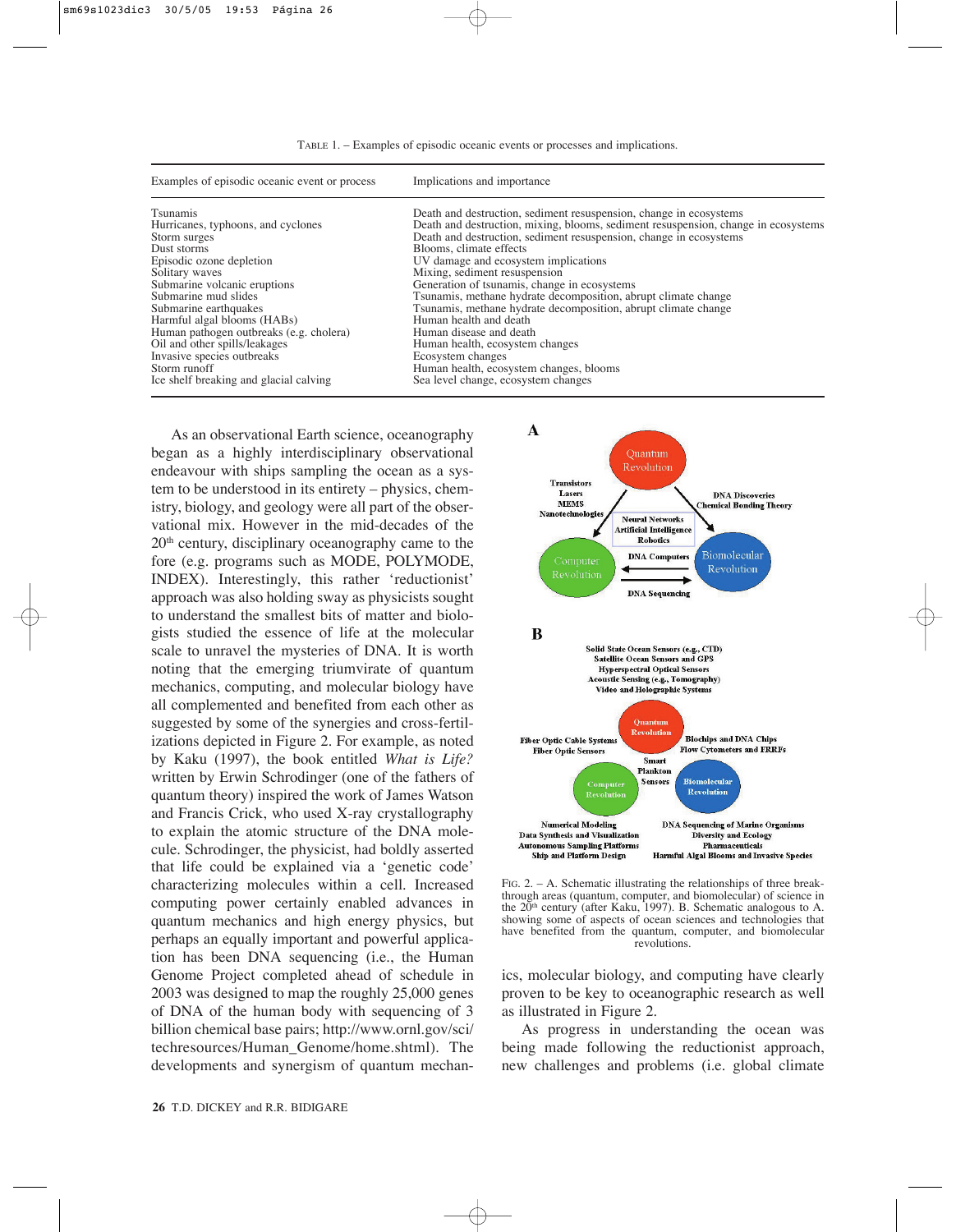change, fisheries, pollution) faced oceanographers. These stimulated a renewed interest in 'holistic' research, that is, truly multi-disciplinary and interdisciplinary oceanography—the former implying concurrent disciplinary observations and studies; the latter connoting research involving interactions among physical, biological, chemical, and geological processes. Vital new observational tools in the biological, chemical, and geological oceanographic sub-disciplines (e.g. Figs. 1 and 2) have clearly facilitated the re-emergence of interdisciplinary ocean science. Examples of some of the interdisciplinary international programs that have benefited from these tools have included CUEA (Coastal Upwelling Ecosystem Analysis program), JGOFS (Joint Global Ocean Flux Study), and GLOBEC (Global Ecosystem Dynamics program).

While coastal regions have always been easier to access, the blue waters of the open ocean became the focus of many oceanographers in the 1950's to the 1990's in part because of the Cold War, which spawned the internet, acoustical (i.e. SOSUS, SOund SUrveillance system), bio-optical, and microstructure sampling of the ocean, and ocean numerical modelling among many other important research areas. However, the urgent societal issues of the coastal zone (e.g. pollution, tsunamis, storm surge, coastal erosion, red tides, fisheries, etc.) and the recognition of the challenging science embodied by the coastal oceans have drawn many oceanographers to coastal waters. Further, the ocean has been treated primarily as a continuum fluid for most physical oceanographic research, but particulates and dissolved matter (organic and inorganic) are of principal concern for many biological and geochemical oceanographers. While some ocean modellers focus on large-scale processes and resort to parameterization for resolving the small scales, others devote their research to various organisms and microbes (e.g. viruses and bacteria), their interactions with each other and their immediate environs. Simultaneous physical sampling over spatial domains of even a few kilometers with resolution down to a meter on time scales of minutes to hours remains a dream—an even more interesting challenge is to sample a full suite of complex interactions and coupling of physical, chemical, biological, and geological processes as well (Fig. 1). In this essay, we describe how oceanographers have moved well beyond sampling capabilities that were limited to a single ship carrying only nets, bottles, and a few thermometers just a few decades ago.

- Most involve multiple subdisciplines of oceanography and require interdisciplinary linkages and couplings for solution
- Processes of interest involve variability over time and space scales spanning several magnitudes–in some cases up to ten orders of magnitude
- Many of the key variables and rates remain inaccessible via present technologies
- Contemporaneous (synoptic) sampling over three-dimensions is needed, but is rarely possible
- Cumbersome water sampling remains necessary for many, if not most, biological, chemical, and geological measurements
- Multi-platform, nested sampling schemes coupled with models appear to be essential to fill in information in the requisite timespace continuum. Adaptive sampling (in concert with data assimilation models) can be used to effectively improve sampling
- Many chemical elemental (or compound) analyses and biological measurements at the species or group levels are not possible at present using autonomous sampling platforms, but are highly desirable or essential
- Real-time data acquisition is typically deemed very important or critical, because of societal and management needs; however, data telemetry is a limiting factor for many sensors (e.g. seismic, hyperspectral optics and acoustics, imaging). Dedicated fiber-optic cables or cables-of-opportunity can be effectively used for sampling requiring high informational bandwidth
- Power requirements for some advanced sensors and systems remain restrictive for some of the *in situ* autonomous sampling platforms. Importantly, power cables can be utilized in combination with data telemetry fiber-optic cables.

Many oceanographic problems (including those described in Section 4) have several aspects in common as articulated in Table 2. Clearly, sufficient oceanographic data sets remain difficult to obtain. In addition, several limitations constrain the development, testing, and advancement of simple to highly evolved ocean models.

#### PROGRESS IN OCEAN SAMPLING

To set the context of the oceanographic community's progress in ocean sampling, it is worth reminding ourselves that only a few decades ago, biological oceanographic sampling was done almost exclusively using nets, hydrographic samples were collected with bottles activated by wire messengers, basic physical data were recorded on paper strip charts, and manipulation of data was done by using hand calculators or in many rooms full of large computers with capabilities that are surpassed today by even modestly priced laptop computers. In the 1960's, many considered the potential use of satellites for obtaining meaningful oceanographic data near folly. Today, most oceanographic cruises would not venture from port without satellite data and communication links. Position information obtained by global positioning satellites is now considered rou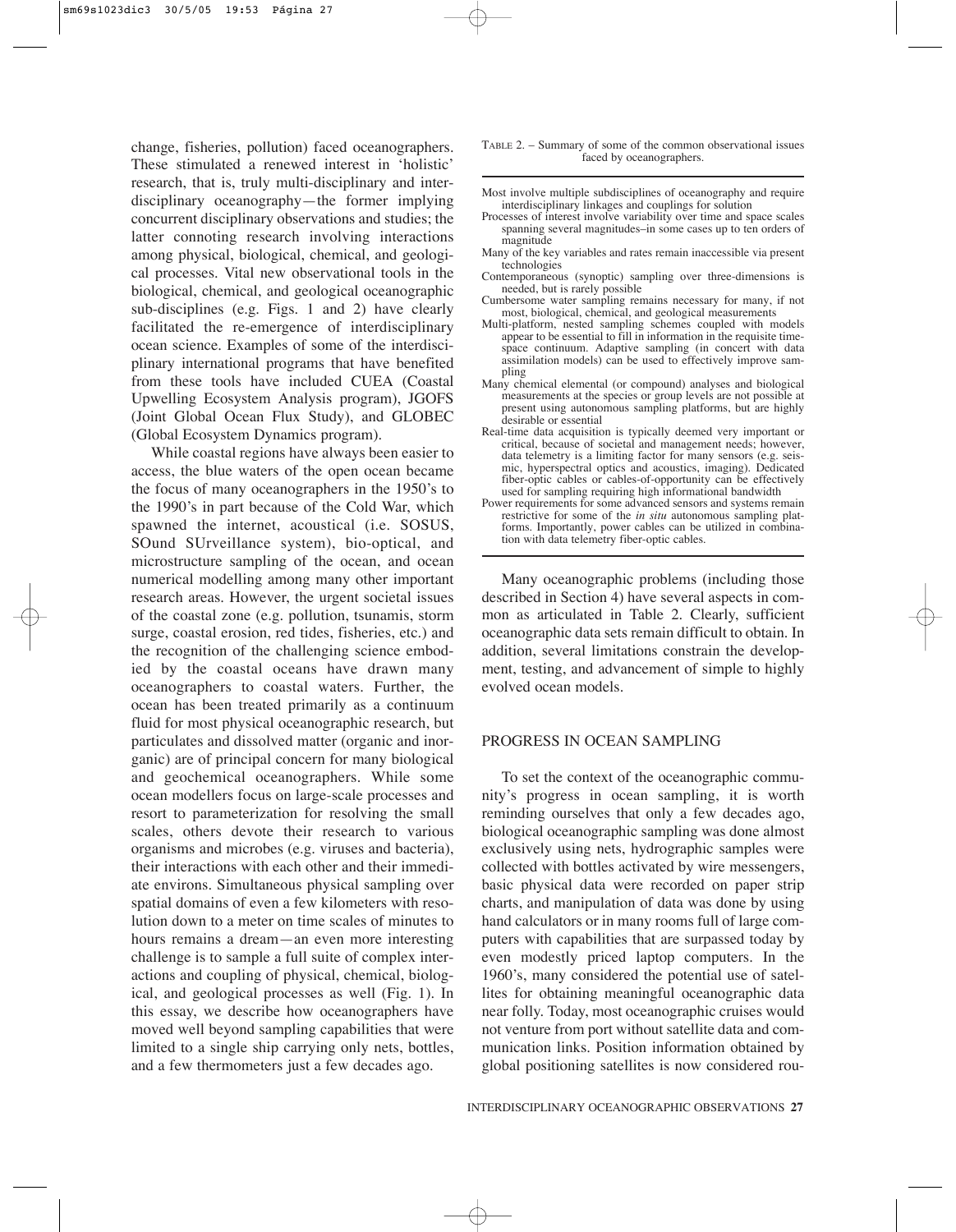tine for ships, autonomous sampling buoys (e.g. Dickey, 2003), autonomous underwater vehicles (AUVs are essentially oceanographic robotic oceanographic systems; e.g. Griffiths *et al.*, 2001; Yu *et al.*, 2002), autonomous surface vehicles (Griffiths *et al.*, 2001), gliders (Eriksen *et al.* 2001; Perry and Rudnick, 2003), drifters (e.g. Perry and Rudnick, 2003; Dickey, 2003, 2004), and profiling floats (Wilson, 2000; Argo Science Team, 2001; Davis *et al.*, 2001; Bishop *et al.*, 2002; Perry and Rudnick, 2003), but many of our generation can still recall the days of navigational fixes and spotty LORAN-fixes. Today, a growing number of platforms are sending data to shore in near real-time or in real-time.

The number of types of sampling platforms that are available presently has grown as have their capabilities–sampling is now only one of today's ships' missions as the deployment of autonomous sampling platforms including moorings, bottom tripods, autonomous underwater vehicles, remotely operated vehicles, profiling floats, drifters, and gliders is becoming an important primary or secondary function (Table 3). In fact, Henry Stommel's vision of studying the world ocean ('Slocum Mission') using a fleet of winged, profiling 'Slocum' floats (now called gliders), rather than ships, is nearing reality (Stommel, 1989).

Perhaps the greatest revolution in oceanography within the past three decades has been the development of satellite oceanography (e.g. Yoder *et al.*, 2001; Robinson, 2004; Martin, 2004). Virtually all disciplines of oceanography have benefited from unprecedented regional to global depictions of oceanic features. Oceanographic satellites have also provided data for estimating phytoplankton biomass distributions and primary production rates (using data coupled with models); sea surface temperature and ocean color data for studying upwelling, mesoscale eddies, and climate variability; altimetry data for studies of bottom topography, currents, mesoscale eddies, Rossby waves, and El Nino-Southern Oscillation events; and key wind data for understanding ocean mixing, surface driven currents and transport, upwelling and downwelling, and the occurrences of divergent and convergent zones of the ocean.

In the near future, it is likely that a suite of sampling platforms for many experiment will include: ships, AUVs, drifters, profiling floats, moorings, bottom tripods, satellites, shore-based radars and acoustic systems, and perhaps even instrumented marine mammals and fiber-optic/electromagnetic TABLE 3. – Examples of some of the key oceanographic platforms developed during the past several decades.

| Platform                             | Optimal Use                  |
|--------------------------------------|------------------------------|
| Ships (on station)                   | Time series                  |
| Ships (surface underway)             | Spatial coverage             |
| Ships (towed bodies)                 | Spatial coverage             |
| Buoys and moorings                   | Time series                  |
| Manned surface platforms             |                              |
| (R/P FLIP)                           | Time series                  |
| Manned subsurface habitats           | Local exploration            |
| Bottom tripods                       | Time series                  |
| Drifters                             | Spatial coverage             |
| Floats                               | Spatial coverage             |
| Profiling floats                     | Spatial coverage             |
| Airplanes                            | Spatial coverage             |
| Satellites – Sea surface temperature | Spatial coverage             |
| Satellites – Color                   | Spatial coverage             |
| Satellites – Winds and waves         | Spatial coverage             |
| Satellites – Heat flux               | Spatial coverage             |
| Satellites – Altimetry (sea level,   |                              |
| bathymetry, currents)                | Spatial coverage             |
| Satellite – Sea surface salinity     | Spatial coverage             |
| Satellites – Sea ice                 | Spatial coverage             |
| Satellites – Data telemetry          | Spatial coverage             |
| Bathyspheres and submersibles        | Deep ocean studies           |
| Remotely operated vehicles (ROVs)    | Deep ocean studies           |
| Autonomous underwater vehicles       |                              |
| (AUVs) and gliders                   | Spatial coverage             |
| Piers                                | Time series                  |
| Offshore platforms                   | Time series                  |
| Shore-based radar                    | Spatial coverage/Time series |
| Tagged organisms                     | Biological studies           |
| Cabled observatories                 | Spatial coverage/Time series |

cables with at least subsets of the data being sent back to laboratories instantaneously or within hours of collection (Fig. 3). Such arrays can in principle incorporate physical, biological, chemical, and geological sensors sampling on time scales as short as a few seconds to minutes (see Fig. 1). The maximal deployment periods for some autonomous sampling systems including moorings, profiling floats, drifters, and gliders are now typically on order of months to a year and much longer sampling capabilities are highly desired. However, propelled platforms such as AUVs are still generally power limited, but will greatly benefit from advances in fuel cell technologies and mooring/cable systems designed for AUV docking, battery recharging, and data transfer. The rate limiter for AUVs is energy, so fuel cell advances are especially critical. Generally, biofouling of instrumentation, rather than power or data storage, is the primary limiting factor for other autonomous sampling platforms.

#### EXAMPLE OCEAN PROBLEMS

Oceanographers study such a richly diverse spectrum of interesting problems that it is difficult to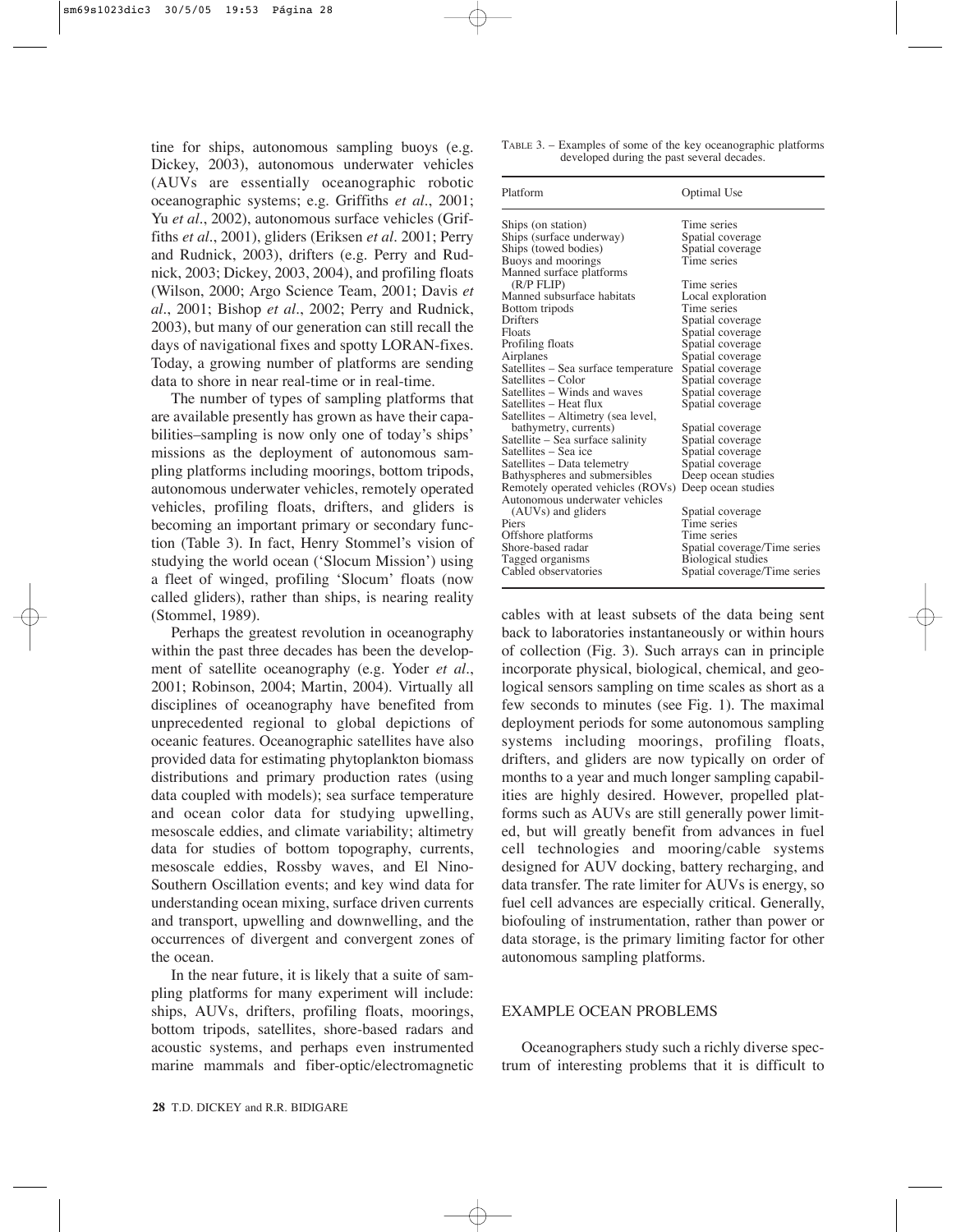

FIG. 3. – Schematics depicting platforms that could be used in future studies of the open (A) and coastal (B) ocean.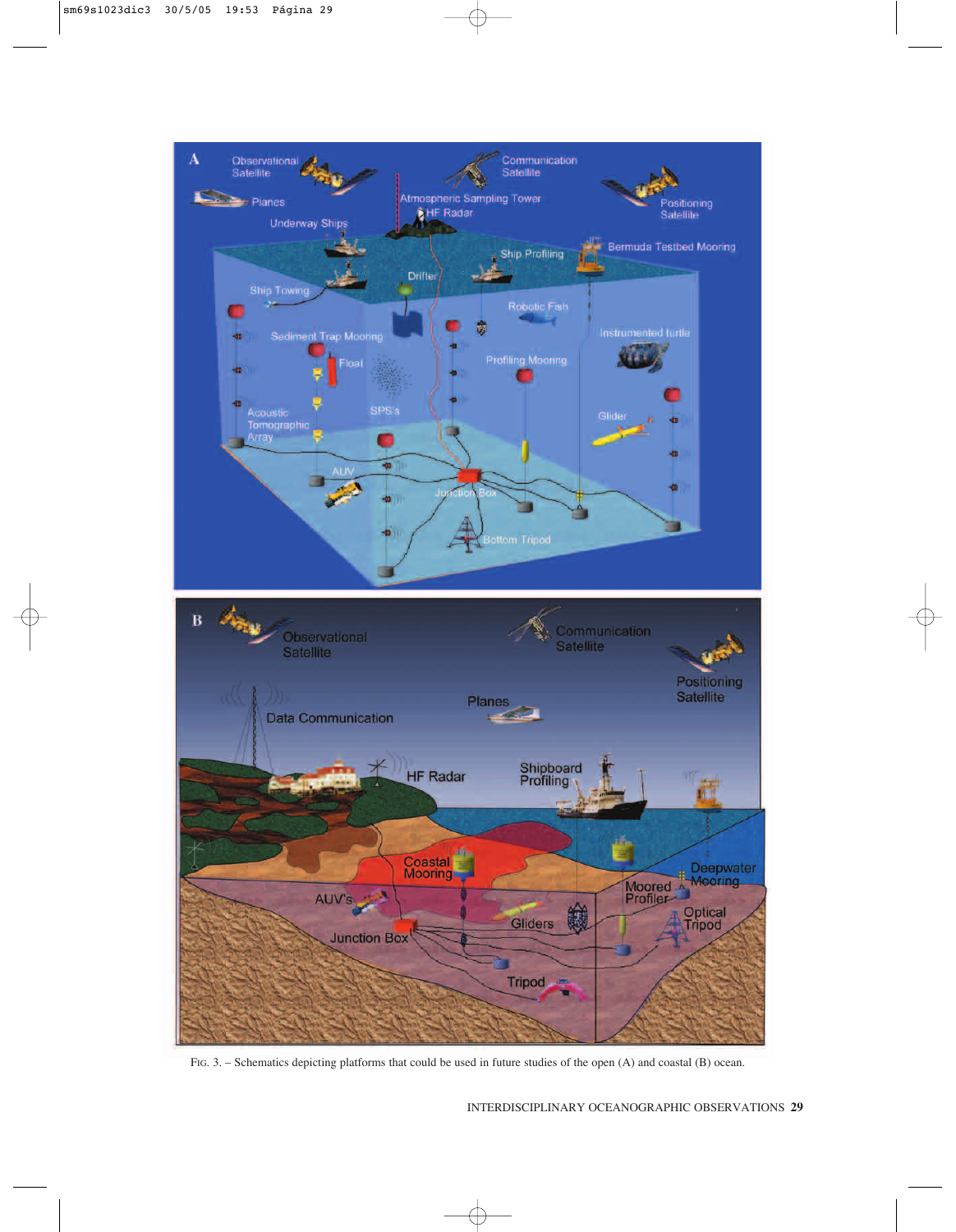focus on even a few representative examples. However, several relevant, forward-looking reports devoted to future outstanding problems have been published within the past decade (e.g. National Research Council, 2000; Glenn and Dickey, 2003). Four interdisciplinary problems that strike us as intriguing and challenging are briefly summarized here to motivate and set the context for the ensuing discussion of possible directions of future sampling and measurement systems and approaches.

## **Biogeochemical variability and global climate change**

Time series measurements that document rapid increase of atmospheric carbon dioxide concentration over the past several decades have stimulated interesting interdisciplinary research since the 1980's (e.g. Oceanography, Vol. 14, No. 4, 2001). Programs including the World Ocean Circulation Experiment (WOCE) and the Joint Global Ocean Flux Study (JGOFS) have been devoted to improving our understanding of ocean circulation and processes, and the distributions and fluxes of biogeochemically relevant elements. Related climate research utilizing geological records including the Antarctic and Greenland ice cores has added greatly to our knowledge of climatic and ecological changes on much longer time scales.

Future progress in understanding of biogeochemical variability and global change will require concurrent measurements on finer and more expansive time and space scales than has been possible to date. Deep circulation measurements are especially challenging, as space-based measurements are not effective and *in situ* current and water mass measurements are especially difficult; additionally, the numbers of *in situ* platforms required for deep flow determinations are extremely large. Platforms such as moorings (with fixed-depth and profiled instrument packages), bottom tripods, buoyancy controlled profiling floats, autonomous underwater vehicles (AUVs), and buoyancy-driven gliders (i.e. after Stommel's 'Slocums') offer promising opportunities for both circulation and biogeochemical observations. Biogeochemical and environmental sensors, which can measure a large number of variables and process rates from these collective platforms, remain as especially important future needs (e.g. Varney, 2000; Tokar and Dickey, 2000). Syntheses and visualizations (i.e. perhaps some using 3 dimensional optical holography) of data sets obtained from arrays of platforms will require computational routines and models to provide information that can be used to isolate, quantify, and understand specific processes and their relationships and interactions with other processes on broad time and space scales (e.g. Dickey and Falkowski, 2001; Dickey, 2003). Examples include small-scale mixing related to tides in the deep and coastal ocean, internal gravity waves and mixing as they affect deep circulation (and *vice versa*); mesoscale features and Rossby waves and their impacts on ocean productivity and deep sea carbon fluxes; the influences of various organisms from viruses and bacteria to the highest trophic level organisms on carbon concentrations, fluxes and carbon dioxide sequestration; and cascades of energy and variance from larger to smaller scales and from smaller to larger scales. Understanding the influence of changing oceanic conditions on climatic time scale phenomena and *vice versa* is especially challenging.

#### **Impacts of hurricanes and typhoons on the ocean**

Hurricanes and typhoons receive much public attention when they make landfall and cause largescale loss of life, injuries, and financial damages that often impact national and international economies. Their impacts on the open and coastal ocean have remained largely documented by anecdotal reports and fortuitous passages over sampling platforms. Understandably, ships have quickly transited away from paths of hurricanes and typhoons, but leaving behind opportunities to learn about the ocean under intense forcing that is so ideal for the development and testing of theories and models.

While the feedbacks of slow versus fast moving and intense versus weaker hurricanes and typhoons have been discussed qualitatively, we presently know little about the key processes—especially in regard to the evolution of fully three-dimensional distributions of physical let alone biological, chemical, and geological variables. The primary issue rests again with adequate sampling in time and over three dimensions in space. Recent studies of hurricane passages over moorings in the open ocean and over moorings and bottom tripods in the coastal ocean have provided new insights into oceanic effects on currents, mixing, biological productivity, gas exchange, and sediment resuspension (e.g. reviewed by Dickey, 2001; Dickey and Chang, 2001). However, we have yet to be able to observe hurricane or typhoon responses over broad regions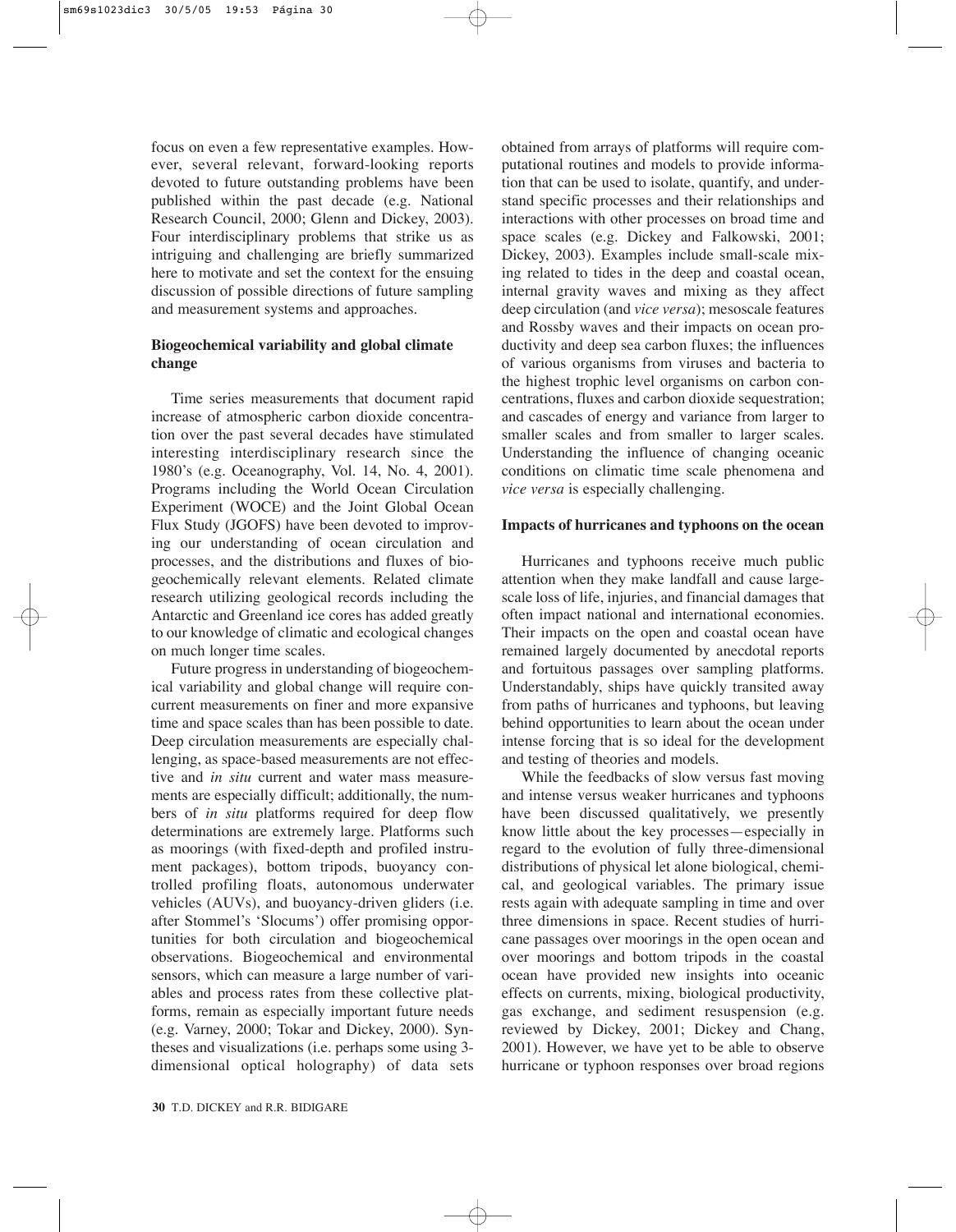except with limited satellite data, which do not allow for robust inferences of processes and responses beneath the sea surface. Nonetheless, remote sensing data sets have recently suggested that major phytoplankton blooms occur in the wakes of hurricanes (i.e. Babin *et al.*, 2004). Synoptic sampling with broad spatial and temporal coverage is clearly required for the problem of ocean responses to hurricanes and typhoons. Moorings (perhaps airdeployed), AUVs, and gliders could be valuable assets, especially when their real-time data sets are input into predictive data assimilation models.

### **Harmful algal blooms**

Harmful algal blooms (HABs), commonly called red tides, are thought to be increasing in coastal regions worldwide (i.e. Anderson, 1989; Hallegraeff, 1993; Babin and Roesler, 2005; Chang *et al.*, 2005). Societal implications of HABs include human health, adverse impacts on ocean ecosystems including higher trophic level organisms, fisheries, and economies of coastal communities. A variety of causes (i.e. transport of non-indigenous toxic algal species via cargo ships) have been suggested (Hallegraeff and Bolch, 1992), but definitive explanations and predictive methods remain elusive. These are critical for HAB prevention and mitigation. The HAB problem has parallels with other coastal ocean study topics (i.e. eutrophication, urban runoff, outfall discharges, and chemical spills) that require multi-faceted approaches and inclusion of research concerning virtually all aspects of oceanography – e.g. physical circulation and mixing, sediment resuspension, chemical property distributions and variability, marine community trophic interactions, and ocean policy and management strategies.

The technologies that appear to be required to make significant progress in understanding and modelling HABs and some of the other analogous problems will likely be far reaching and include nearly all of the general technologies suggested in the previous two examples. The identification of HAB species and other species (e.g. DNA sequencing) that affect or are affected by HAB species is a necessary starting point for HAB research. Additionally, physical, chemical, biomolecular, and optical measurements that bear on the life cycles of HAB species and toxin production will be critical. Since HABs generally have their greatest impacts in coastal environments, the complexity of the coastal ocean comes into play. In particular, the time and

space scales of coastal processes are generally shorter and necessitate three-dimensional sampling at small to large scales and over time scales of less than a day and for long periods of time because of episodic events and diurnal, seasonal, interannual, decadal variability.

## **Oceans and human health**

The marine biosphere is one of the Earth's richest, but least characterized, habitats. It is home to a large number of diverse marine organisms that are found in environments ranging from temperate to extreme. Biodiversity is now widely accepted as a source for biotechnological discovery and innovation (NRC, 1999, 2002). The application of biotechnology to the marine biosphere can provide new drugs and processes that serve a broad array of sectors, including human health, environmental, and homeland security. Though not generally perceived as being an "extreme" environment, the surface waters of the subtropical ocean are now recognized as a "treasure chest" of biodiversity and a sea of potential for new discoveries. Every *drop* of seawater in the upper ocean of the subtropical Pacific Ocean contains thousands of diverse, free-floating phytoplankton and millions of bacteria and viruses. Assessments of microbial biodiversity based on genetic analysis have revealed that  $\langle 1\% \rangle$  of this diversity is currently represented in existing culture collections of marine microbes. In addition, recent studies have shown that certain members of the Cnidaria possess novel compounds with anti-bacterial and anti-fungal activities as well as an abundance of terpenoid and prostanoid congeners, many of which exhibit marked anti-tumor activity. Today, we are poised to make a quantum leap into a new era of marine biomedical research. The tools of molecular biology and analytical chemistry as well as information technology are not only revolutionizing our ability to characterize marine organisms, but also our ability to access novel secondary metabolites and the genetic information required to develop the next generation of marine-derived pharmaceuticals.

Tropical coastal waters remain uncharacterized with regard to conditions, which are responsible for higher transmission of diseases in the use of these waters. Uncontrolled urbanization leading to coastal water pollution is one problem. Another problem is the reliance on hygienic, bacterial water quality guidelines developed for temperate countries, which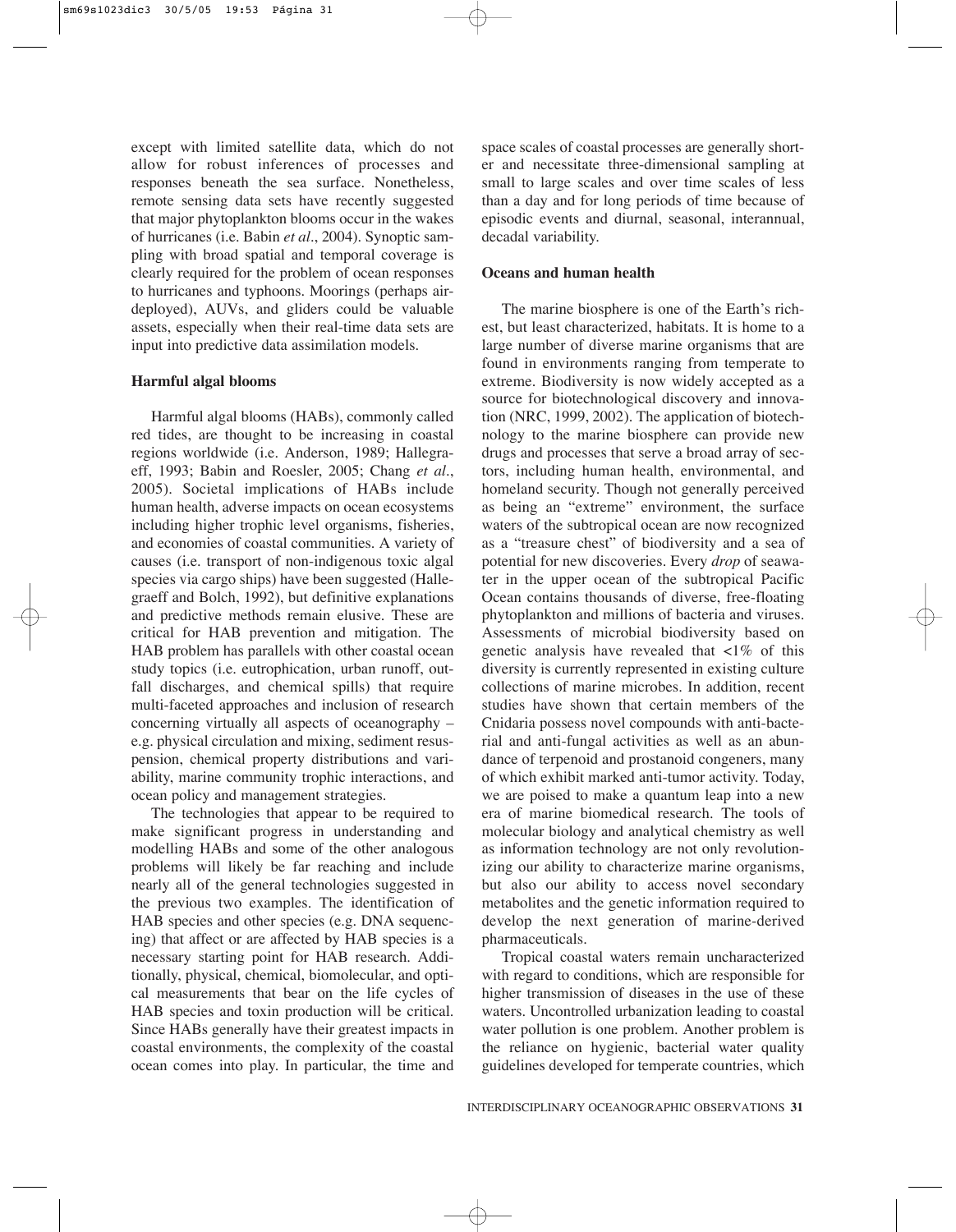are not applicable to tropical countries because the fates of microorganisms are controlled by their environment. In tropical regions, climatic conditions allow microorganisms to interact with humans and the environment throughout the year, even allowing some pathogens to grow and possibly gain virulence genes. A major gap lies in understanding the causal link between disease transmission during the use of coastal waters and the ecological processes at the terrestrial-marine interface that control the kinds and concentrations of pathogens in coastal waters. Future research should focus on: 1) determining the sources, survival, and ecology of indicators of pathogens and pathogens in sediments, marine foods, and water in tropical coastal waters and 2) assessing the prevalence of virulence genes within the meta-genome of coastal microbial communities.

## EMERGING APPROACHES FOR STUDYING THE OCEAN

Progress in solving most oceanographic problems is still largely limited by technological barriers—however, powerful techniques that are applicable to ocean problems are emerging in other sectors of science and engineering. It is worth re-emphasizing that oceanography has and will continue to greatly benefit from the quantum, biomolecular, and computer revolutions (Fig. 2). We begin this section with a view toward platforms and then move on to sensors and systems.

## **Platforms**

Ships will continue to serve as essential oceanographic platforms. They will likely continue to be used for process-oriented and transect sampling, but probably with less weighting, as they will also be used for autonomous sampling platform deployment and recovery operations. Future ships used for direct sampling will likely be capable of supporting more advanced instrumentation, often using fiber optics with greater data transmission bandwidth. Volunteer observing ships (VOSs) will be capable of carrying more sophisticated autonomous sampling systems requiring no intervention aside from setup and downloading of data and much of the data (including ADCP currents) could be telemetered in realtime or near real-time and input into data assimilation models (e.g. Hofmann and Friedrichs, 2001; Robinson and Lermusiaux, 2002). Newly designed ships are likely to be faster and with improved seakeeping characteristics (e.g. SWATH vessels). Specialized manned and unmanned platforms with unique sampling capabilities (e.g. *R/P FLIP*) and commercial offshore platforms can play important roles as well. Plans are underway to place large buoys with power generation and/or cable connectivity in harsh and remote ocean locations such as the Southern Ocean as part of a U.S. National Science Foundation (NSF) Ocean Observatory Initiative (OOI; see Schofield and Tivey, 2005). The NSF OOI will include a range of platform and cable (fiber optic and electromagnetic for data transfer and power) capabilities enhancing spatial and temporal data acquisition in the coastal and open ocean and on plate scales (e.g. Glenn and Dickey, 2004). The next generations of these platforms may utilize lighter, stronger composite resin—opposed to steelbased materials (e.g. Kaku, 1997).

### **Sensors and genetic probes**

There is a major need to increase capabilities for sampling broader suites of chemicals autonomously. Applications to problems of pollution, with diverse chemical species of concern (e.g. PCBs, DDT, toxic metals, etc.) are demanding. New types of chemical sensors and analyzers will become more readily available for users of the various platforms. Chemical sensors rather than analyzers will be preferable, if not required, for some platforms such as towed bodies, floats, drifters, gliders, and AUVs. One promising new technology uses fiber optic sensors for ocean applications (e.g. Tokar and Dickey, 2000). Here, an optical sensor or modulation device is one element of an integrated system, which also includes an excitation light source, optical fibers, a photodiode detector, and other associated components including connectors, couplers, and signal processing/data logging equipment. Various types of light sources can be used. The modulated optical parameters of light can include amplitude, phase, color, state of polarization, or combinations of these. A fiber optic chemical sensor is usually made up of analyte-specific sensing reagents immobilized on the side or located at the tip of an optical fiber.

Miniaturization of lasers and electronic components is especially interesting. For example, tens of millions of transistors can be placed in an area as small as 1 square centimeter and lasers are now being integrated directly on silicon chips, effectively eliminating the need for optical fibers for some computing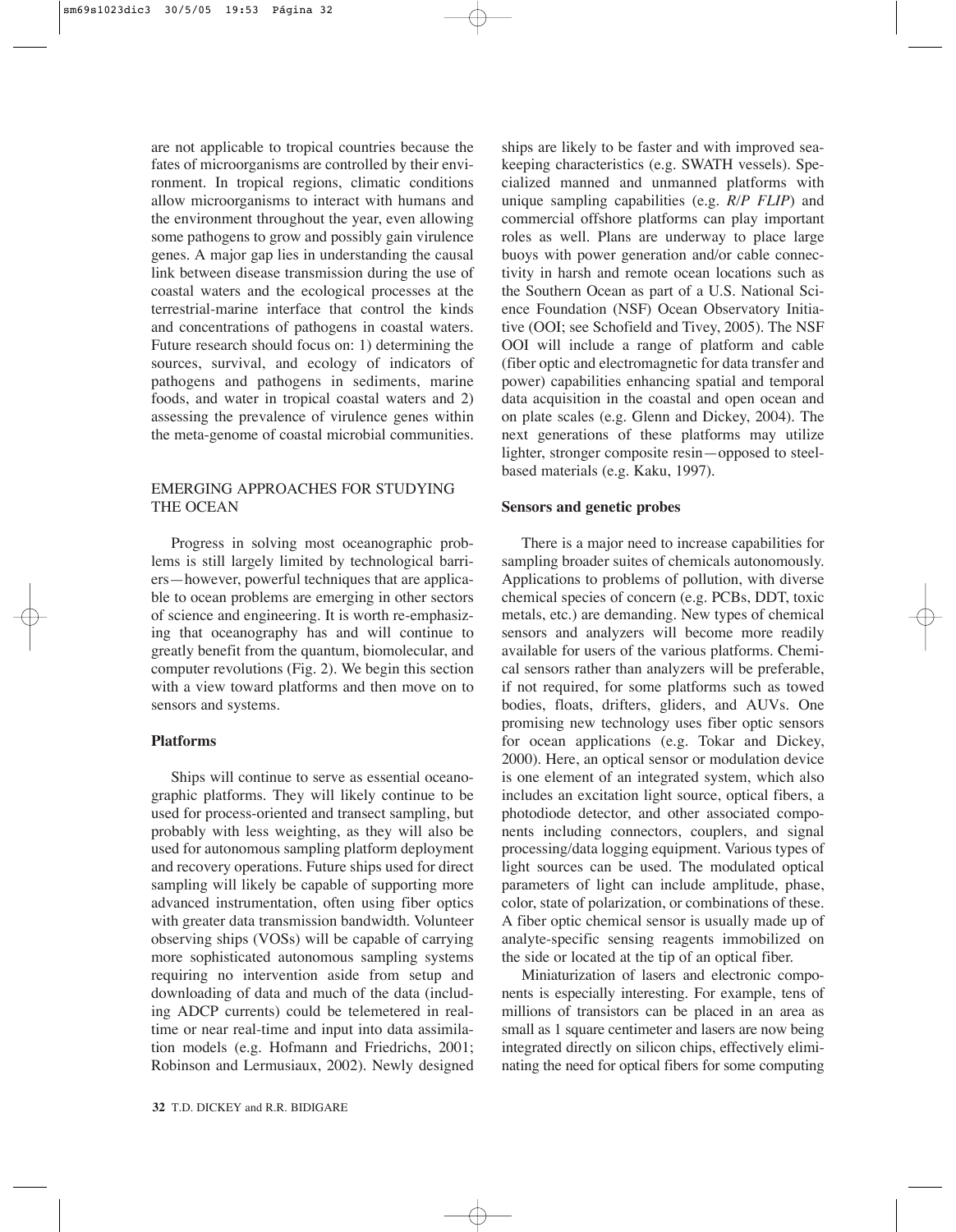applications. Another interesting type of sensor system is the microelectromechanical system (MEMS; Kaku, 1997; Tokar and Dickey, 2000). MEMS is based on a technology, which is used for making and combining miniaturized mechanical, electronic, and sensing components out of silicon wafers with micromachining. A variety of sensors can in principle be used as part of a common MEMS chip (silicon substrate). These could involve mechanical, thermal, optical, magnetic, chemical, and biological sensing. MEMS have shown encouraging results for sensing physical parameters, however work is needed to realize their full potential for chemical and biological sensing. Work with MEMS has been done primarily in laboratory settings thus far, although MEMS devices are already used as motion sensors in airbags in automobiles. Tiny systems have been designed to provide atmospheric data and to telemeter information from module to module to satellite to laboratory in terrestrial environments (i.e. Great Duck Island, Maine; see http:www.tinyos.net/). The Center for Embedded Networked Sensing (CENS), supported by the National Science Foundation is developing tiny networked smart sensors and actuators that are designed to eventually be 'embedded' in environments including the ocean to adaptively sample physical and biological variables including a variety of microorganisms (see http://www.cens.ucla.edu/).

Transitioning of MEMS to *in situ* oceanographic applications appears feasible. Some of the foreseeable advantages of MEMS include: auto-calibration, self-testing, digital compensation, small size, and economical batch production. Nanotechnologies concern technologies involving building of machines atom by atom; scales of say the width of 5 carbon atoms or  $\sim$  1 billionth of a meter or a nanometer (e.g. see Kaku, 1997; Kurzweil, 1999). Nanotechnologies and nanoengineering were first proposed by Nobel Laureate Richard Feynman who suggested no physical reason could be found to preclude construction of machines the size of molecules. Of course, nanomachines are even more ambitious in many ways than MEMS (see p. 267 of Kaku, 1997, for an interesting depiction of a molecular machine). An amazing potential attribute of such atomic micromachines is self-replication. More information on MEMS and nanotechnologies can be found at http://www.memsnet.org and in Kaku (1997), Kurweil (1999), and Bishop *et al.* (2001).

New tools for biological oceanography include molecular genetic and species-specific molecular probes (DeLong et al, 1999; Pace, 1997; Schmidt *et* *al.*, 1991; Stahl and Tiedje, 2002; Stein *et al.*, 1996; Zehr and Hiorns, 1998). Ribosomal RNA genes are beginning to be used for detection and determinations of abundance of some bacterioplankton species and to study evolutionary relationships among various species. Species-specific fluorescent *in situ* hybridization (FISH) probes for harmful algal blooms (HABs) have been developed and show great promise in helping us to understand the context of HAB events. Applications of genetic techniques to higher trophic levels (zooplankton to whales) are being pursued as well.

Examples of transitional technologies include: flow cytometers for identifying and characterizing organisms and there properties, mass spectrometers, and radioisotopes for chemical and biological rate measurements, and tomographic methods for studying ocean current patterns. Genetic (rRNA and functional gene sequencing) methods are being adopted by increasing numbers of biological oceanographers and offer future oceanographers the opportunity to obtain information at the species level (diversity, growth physiology, and gene expression). Many chemical and biological variables presently require large volumes of water, which must be collected from ships and analysed with specialized instruments either onboard or later in research laboratories. A grand goal of chemical and biological oceanographic sampling is to greatly reduce dependence on water collection. Relevant new sensors and systems that are small, yet capable will likely emerge from microelectromechanical sensor (MEMS) technologies and nanotechnologies (e.g. Tokar and Dickey, 2000; Bishop *et al.*, 2001; Kaku, 1997; Kurzweil, 1999). Microbe identification in the future will routinely be performed by using 'biochips' or 'DNA chips.' These miniature devices, which are made possible through both quantum and biomolecular advances, may be used for *in situ* rRNA gene identification using 'homologic' searches (homology involves finding genes with similar functions in different organisms or viruses).

In many cases, artificial intelligence or AI (i.e. Kaku, 1997; Kurzweil, 1999; Russell and Norvig, 2002) and neural networks (i.e. Kaku, 1997; Kurzweil, 1999; http://www.statsoftinc.com/textbook/stneunet.html#apps) can be effectively used in conjunction with some chemical and perhaps biological measurement systems. Artificial intelligence (AI) concerns the scientific understanding of mechanisms underlying thought and intelligent behavior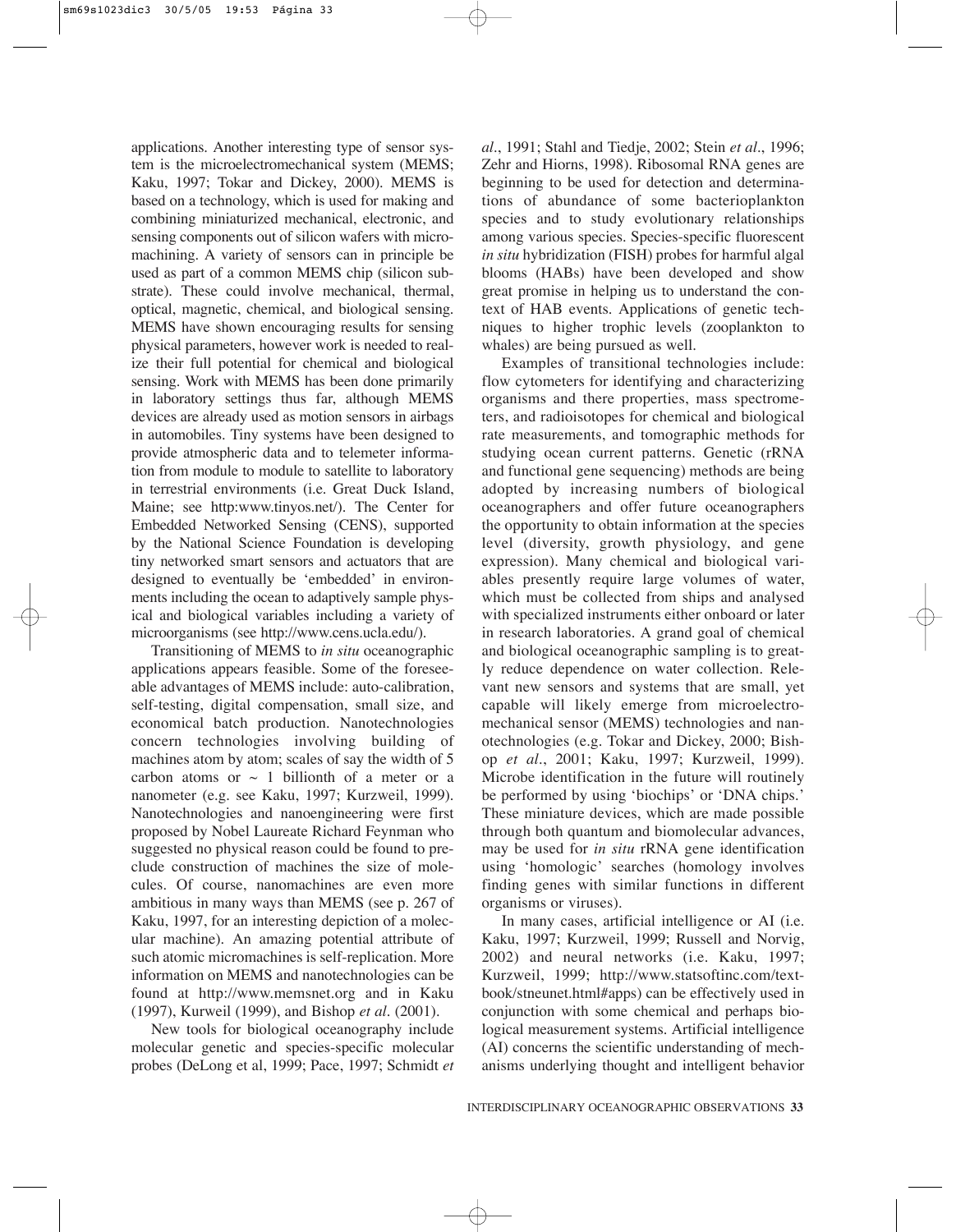along with their embodiment in machines. In other words, AI is the emulation of human intelligence in a machine. A neural network is essentially a computer simulation of the human brain. Neural networks involve analytical techniques patterned from processes of learning in the cognitive system and the neurological functions of the human brain; they are in principle capable of making predictions based on previous observations following a 'learning process.' Highly diverse applications have included stock market prediction, detection of health abnormalities, chemical analyses (e.g. 'smart noses'), and monitoring of machinery (see http://www.statsoftinc.com/textbook/stneunet.html#apps).

Artificial intelligence and neural networks are good examples of cross-fertilization of physics, computer science, and biomolecular science (see Fig. 2). Already, image identification of marine organisms and development of complex ocean color algorithms for coastal ocean environments are being accomplished using artificial intelligence.

In principle, very small interdisciplinary sensors, collectively dubbed here as 'Smart Plankton Sensors (SPSs),' that use MEMS, nanotechnologies, neural networks, lasers, and other technologies may be capable of measuring and transmitting a broad range of biological, chemical, and physical data. These SPSs, could represent a new paradigm in ocean sampling as they could be mass produced, reducing cost, and easily deployed from virtually all ocean platforms by scientists or by average citizens with access to the ocean. Intercomparisons and verification of data using discrete water samples will continue to be necessary during the developmental phases of SPSs as well as less ambitious sampling systems.

## **Satellites and tracking systems**

New satellites will need to be capable of sampling on smaller scales to capture important phenemona, especially in the coastal zone where scales are considerably less than those in the open ocean. The number of variables that can be sampled from space also needs to be expanded. Space-based salinity sensors are under development and will be especially important for many estuary, coastal, equatorial, and climate research efforts. Optical sampling of a variety of physical and biological parameters has been advancing rapidly. Hyperspectral imagers capable of resolving the light spectrum at nanometers level, sampling with spatial resolution down to 10's of meters or less are currently being evaluated (e.g. Chang *et al.*, 2004; Oceanography, volume 17(2), 2004). Applications of hyperspectral imagery to many coastal problems such as HABs, bottom bathyemetric mapping, and underwater visibility are already being actively pursued. Higher spatial resolution altimetric and wind data sets hold the key for advancing our understanding of coastal physical dynamics and mesoscale and submesoscale features as well as fronts, jets, and meanders.

#### **Data integration**

The use of the satellite global positioning system (GPS) system for tracking marine mammals, sea turtles, and other organisms has been demonstrated to be valuable. Small interdisciplinary instrument packages with data telemetry capabilities could be attached to provide data in the local ambient environment of the organisms (Fig. 2). Many biologists desire just such measurements.

The integration of data derived from diverse platforms, each with its own strengths and weaknesses is an important step for oceanographers as improved descriptions and predictions of phenomena characterized by variability spanning ten orders of magnitude in time and space are required. Computational capabilities as well as clever nested modelling approaches are showing great promise, as data assimilation of interdisciplinary as well as physical data sets is becoming a major thrust of many research programs . Increased temporal and spatial sampling capabilities for expanding numbers of interdisciplinary variables are being accelerated thanks to both new technologies and utilization of data assimilation models (i.e. Hofmann and Friedrichs, 2001; Robinson and Lermusiaux, 2002) coupled with autonomous sampling platforms (i.e. adaptive sampling strategies discussed by Dickey, 2003). Key work in the area of atmospheric data assimilation and weather forecasting will benefit oceanography. The visualization of ocean data and model results is important as evidenced by the public's access to and interest in weather information provided in forms that are understandable and useful. An increasingly important goal of oceanography is to provide oceanographic data that are educational and effective for general use and management and decisionmaking situations. For example, useful forecasts of storm surges, red tides, ocean pollution via runoff, ocean temperatures, ENSO events, and waves are likely well within reach within the next few years to a decade. Worldwide tsunami warning remains a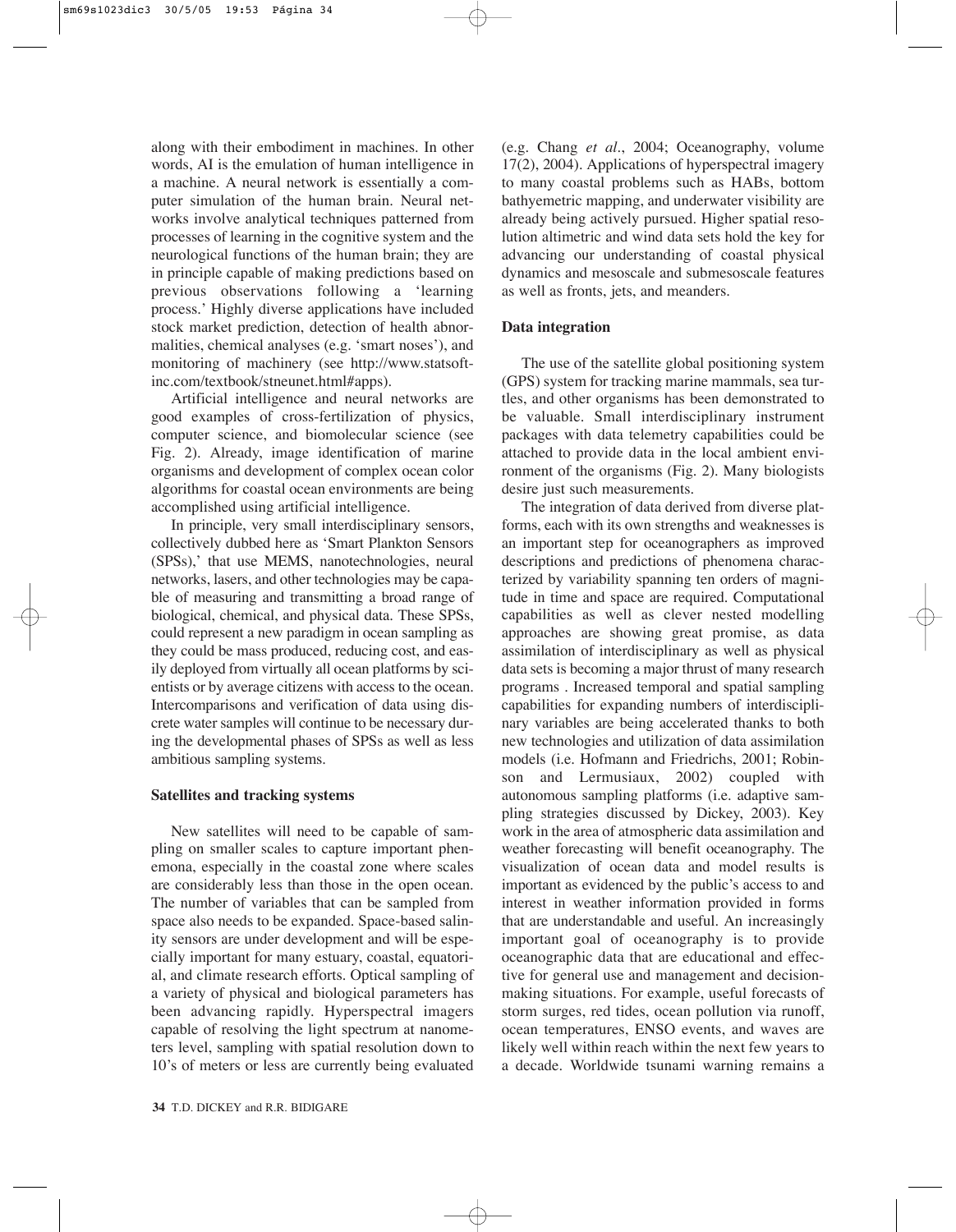pressing need for the global ocean despite the present availability of relevant technologies and capabilities—here international cooperation, coordination, and funding are key to successful implementation.

Computing power and information technologies have advanced at a rapid pace as have available oceanographic data, especially with the advent of satellite data and *in situ* instruments that collect multi-frequency, multi-wavelength data for extended periods of time. Massive volumes of data are of course important in view of the sparseness of sampling of the vast oceans and needs for long-time series to tackle problems ranging from ocean turbulence to waves to decadal oscillations and climate change. However, data alone are insufficient and need to be deciphered, analysed, interpreted, and modeled. The culture for oceanographic data sharing and distribution has evolved over the past couple of decades for several reasons. First, the sizeable infrastructure and its cost in obtaining oceanographic data, like the atmospheric counterpart, has necessitated the distribution of data and scientific information for maximum utilization by the oceanographic community. The value of sharing data, often in real-time or in near real-time has been demonstrated by several programs and perhaps most importantly by individual investigators.

The computer revolution has often been quantified using Moore's Law, i.e. the doubling of computing power every 18 months (e.g. see Kaku, 1997; Kurzweil, 1999). Presently, the world's most powerful computer is the IBM Blue Gene/L. Blue Gene/L has weather forecasting as one of its major applications. The third most powerful computer is the Japanese Earth Simulator System (ESS), which is dedicated to geophysical problems including oceanography, atmospheric science and globa**l** climate change. The ESS is actually comprised of 640 supercomputers, which are connected by a highspeed network with a data transfer speed of 12.3 Gbytes (12.3 billion bytes). Altogether, the ESS is capable of a total of nearly 40 TFlops (40 trillion floating point operations per second) at peak performance, and possesses a total main memory of 10 TeraBytes (see http://www.thocp.net/hardware/ nec\_ess.htm). Blue/Gene/L has sustained a performance of over 70 Teraflops.

Just as important as computing power, the cost of computing is decreasing very rapidly with near term projections of reasonably capable \$100 computers on the horizon and perhaps computing and

sensing devices may be very inexpensive and ubiquitous because of mass production. Marc Weiser of Xerox PARC has suggested that personal computers will some day be replaced by 'scrap computers' in the spirit of today's 'scrap paper'. Already, many of us carry around microchips, small lasers, and cell phones with remarkable informational and telecommunication and even video and positioning (e.g. GPS) functions. The rates of DNA sequencing and internet advances have been estimated to be similar to that of computing (i.e., estimates of doubling at about 2 year intervals). The capability to continue this progress at these high rates has been suggested to be finite and new approaches using DNA computers (e.g. each DNA molecule has the capacity to store large volumes of information very compactly), neural networks, and hybrid-computing systems are likely to come to the fore in the future (e.g. Kaku, 1997; Kurzweil, 1999). These next phases of development of 'ubiquitous sensing and computing' should be especially beneficial for oceanographers as we clearly need finer resolution and much larger variable numbers for our interdisciplinary data and models. A future generation may be immediately warned of an approaching tsunami via a personal device that is linked to a worldwide tsunami warning system.

#### **Observation systems**

Ocean observing systems, whether ship-, mooring-, float-, drifter-, glider-, AUV-, or cable-based, are tacitly becoming 'collaboratories.' The term 'collaboratories,' which to our knowledge was coined several years ago by a U.S. National Research Council committee, connotes two important concepts: 1) *collaboration* among scientists and 2) shared *laboratories* or facilities. Examples of oceanographic collaboratories include multi-platform, interdisciplinary time series sampling facililties and infrastructures such as those provided via the Hawaii Ocean Time-series (HOT) and the Bermuda Atlantic Time Series (BATS) programs, which were initiated by the U.S. JGOFS program in 1988. Together, these programs have facilitated sharing of oceanographic and atmospheric data sets collected from a variety of sampling platforms and sensors with scientists around the world. These 'collaboratories' have enabled investigators, many of whom will never have been to either island facility or ocean sampling site, to conduct scientific studies with shared data sets.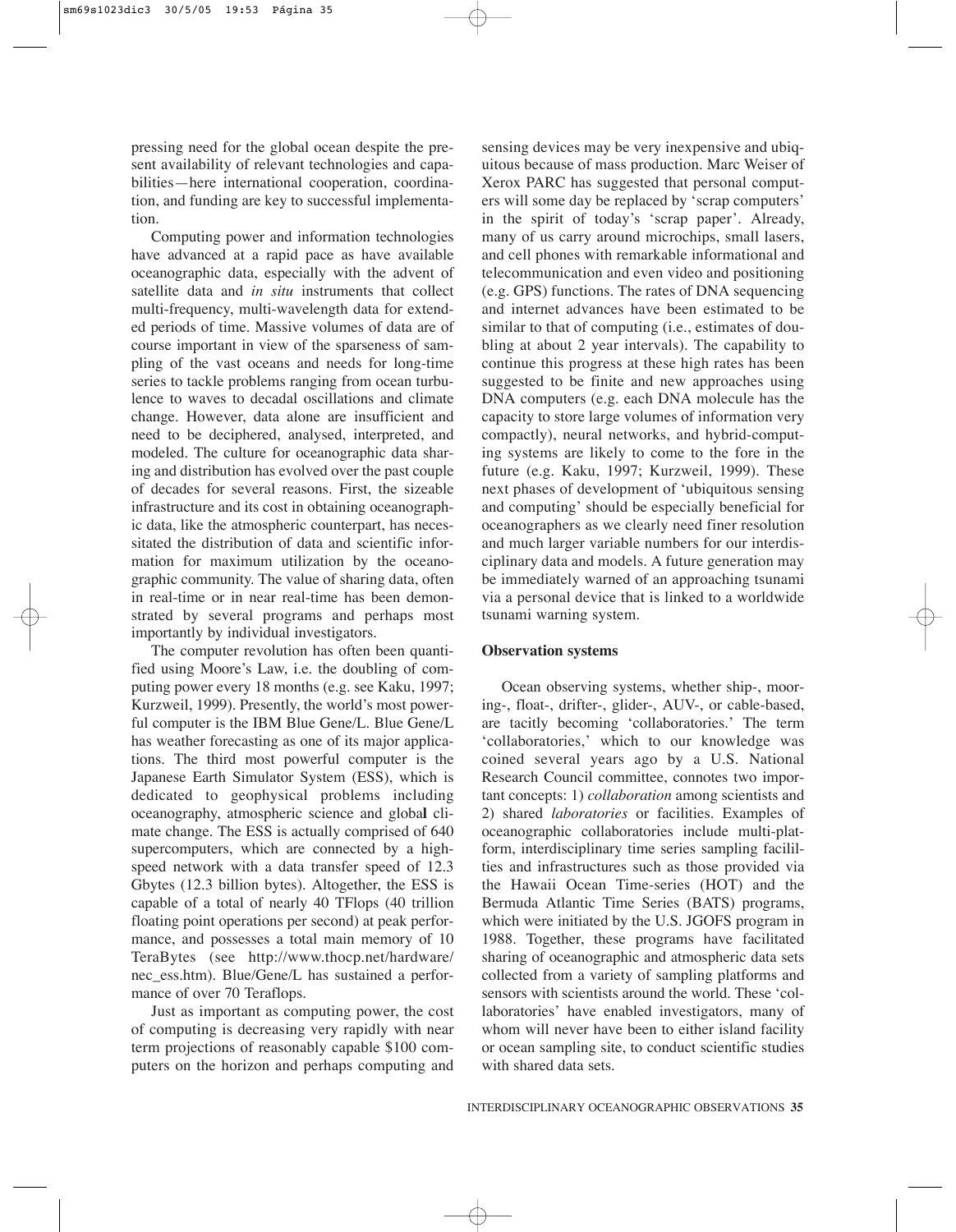Engineers and scientists have utilized the Bermuda Testbed Mooring (BTM) and the HALE-ALOHA (H-A) mooring, which are separately funded but essentially co-located with the HOT and BATS ship sampling sites, for testing newly developed sensors and systems, for calibration and validation of satellite sensors, and for scientific studies of phenomena that are difficult to sample with ships. In particular, hurricanes and mesoscale eddies have been observed as they passed these sites, enabling scientists worldwide to study and model previously inaccessible episodic, extreme events. There are plans to continue to utilize the BTM and H-A moorings and other emerging platform and sensor technologies to more fully measure a multiplicity of variables over expanding time and space scales. Already, profiling floats, AUVs, and gliders have sampled at these sites. The power of the HOT/H-A and BATS/BTM programs is multiplied through extensive use of ocean satellite data sets and numerical models as well as the intellectual forces of international users of the data sets.

The concepts of a global ocean observing system and ocean observatories have been developing rapidly in recent years (e.g. Oceanography, 2000, 2003; Glenn *et al.* 2000; Koblinsky and Smith, 2001). In a sense, the Hawaii and Bermuda time series programs and comparable programs in many nations and national alliances are providing the beta tests and testbeds for emerging ocean sensors, ocean observing systems, and observatories as well as data assimilation modeling. An especially good example of an operational observing system is the Mediterranean Forecast System Toward Environmental Predictive (MFSTEP, Pinardi *et al.*, 2005). MFSTEP investigators are presently utilizing most available observing platform types and supply Mediterranean Sea predictions using a variety of models (including data assimilation, see Dickey, 2003) for interested organizations (over 150 at present) including coast guards, fishermen, and environmental managers. Again, development of cabled observatories, deep-sea buoys, and various mobile autonomous sampling platforms is central to the globalization of ocean observations (e.g. see Glenn and Dickey, 2004). National and international planning activities as well as pilot studies have been instrumental in moving toward operational oceanography in analogy to world meteorological and climate operational organizations. The view of the ocean as a connected, integrated system—certainly the case for the atmosphere as

well—requires such global strategies and of course large-scale data and model sharing. The business and culture of oceanographic research will certainly look quite different as we move in this direction. Planning for funding, utilization of shared research assets, deployment strategies, and data management are becoming more global by necessity–again, this is good considering the magnitude of the challenging problems faced by oceanographic, atmospheric, and climate research. In addition, public involvement in oceanographic research and utilization of operational oceanographic products is envisioned to increase as more of humankind live near the oceans, are affected by them, and have interest in their well-being. Already, many non-governmental organizations are actively promoting good stewardship of the oceans and some are also conducting valuable research and monitoring programs. The rapid development of the internet (e.g. see Kurzweil, 1999) is especially important for the transmission of information among oceanographers gathering data from various observing platforms and from oceanographers to the public and *vice versa*. Perhaps the most important quality of internet access for observing systems is the ability to provide near real-time or real-time data and forecasts. Societal interest is growing in accurate predictions of tsunamis, storm surges, and HABs on short time scales and of global climate change and its environmental effects. Telemetry of data is advancing, but more work is needed as bandwidth (i.e. amount of information that can be transmitted per unit time) remains constraining for many important data sets (i.e. video, hyperspectral optics, seismic data, etc.).

#### VISIONS OF A FUTURE OCEAN EXPERIMENT

This section was written as the authors conducted research studies with colleagues, postdoctoral fellows, and students aboard the *R/V Ka'imalino-O-Kanoake* (KOK) and the *R/V Wecoma* in late 2004 and early 2005. The research was conducted off the Big Island of Hawaii and concerns the spin up and evolution of eddies produced by strong winds that funnel and accelerate between the mountains of Maui (Haleakala) and the Big Island (Mauna Kea and Mauna Loa). Next, we speculate on how oceanographers might conduct a follow-up eddy study to ours in decade or two. As a brief aside, we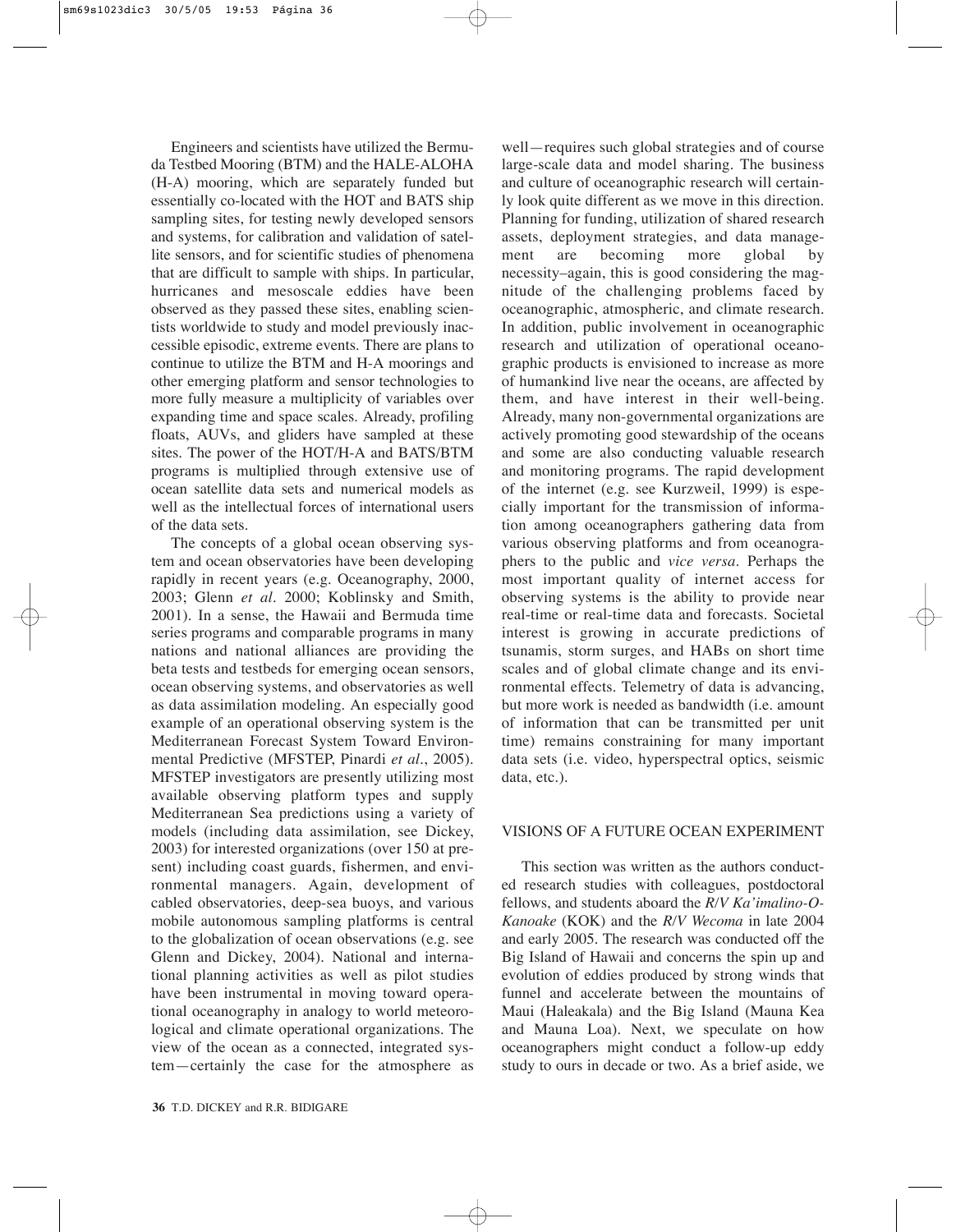Satellite sensors with capabilities that would be used to measure:

- Sea surface temperature, salinity, and high resolution ocean color (few nanometer resolution) without data loss due to clouds on spatial scales of a few meters at intervals of hours (i.e., using geostationary and pointing satellite systems) – products would include a variety of bio-optical and biogeochemical variables or proxy variables (e.g. chlorophyll, colored dissolved organic matter (CDOM), phytoplankton by group or species, etc.) [note: our present eddy experiment used satellite images to find the approximate center of our eddy to within about 20 km; later we determined the location of the center to within about 2 km using *in situ* instruments]
- Sea surface elevation on scales to 10's to 100's of square meters to allow estimates of currents on small scales
- Surface winds and heat fluxes along with rainfall on scales of 100 m
- Unmanned autonomous aircraft and aircraft would fly over the eddy region to provide high-resolution spatial data (meters) including sea surface temperature, salinity, and color. Light detecting and ranging (LIDAR) instruments mounted on aircraft would be used to map mixed layer depths and retrieve vertical profiles of selected bio-optical variables
- A fleet of autonomous underwater vehicles (AUVs) and gliders.
	- These would carry a large number of tiny chemical and biological sensors we earlier dubbed 'Smart Plankton Sensors (SPSs)'
	- Acoustic Doppler current profilers (ADCPs) and turbulence sensors mounted on AUVs and gliders would be used to map small scale current and mixing parameters
	- Sensors would be used for measuring tracer or dyes placed in the water column for special mixing and advection measurements
	- Tiny cameras and video imagers would be used to provide visual information for identifying the biota and for education of the public using links to aquariums, museums, and classrooms
	- The AUVs and gliders would telemeter data to shore in near real-time using mooring-based acoustic and satellite communication links and possibly cable systems that would also provide power replenishment for the AUVs and gliders
	- One glider would be deployed in the center of the eddy and serve as a virtual profiling mooring.
- Smart Plankton Sensors (SPSs) that would be ballasted for specific depths or even isopycnal surfaces; they would measure several physical, biological and chemical variables, and telemeter their positions and data among themselves using small lasers and to a central communication buoy located toward the central portion of the eddy.
- Robotic organismal mimicking devices would be deployed for specialized biological experiments (e.g. vertical migration, predator-prey interactions)
- An array of re-locatable moorings and bottom tripods would be deployed from a ship or possibly even an aircraft at specific locations based on initial satellite and AUV/glider surveys. The mooring systems would have several functions:
	- Profiling moorings would collect interdisciplinary time series data at intervals of hours or less and with vertical resolutions of a meter or less – sensors would be similar to those of the AUVs and gliders; fixed-depth moorings (meaning those with instruments at predetermined depths) would be used for sampling at time intervals of minutes; some more demanding measurements could be incorporated on the fixed-depth moorings and bottom tripods
	- Obtain surface wind stress and heat flux data along with air-sea fluxes of particles, aerosols, and gases (like carbon dioxide, nitrous oxide, and dimethylsulfide)
	- Document variations in macronutrient and trace element concentrations using *in situ* chemical sensors
	- Characterize microbial community structure using *in situ* flow cytometers and gene, DNA, and bio-chips
	- Assess phytoplankton health and photosynthetic performance via fast repetition rate (FRR) fluorometry
	- Provide video feeds obtained from flow cameras for identification of organisms and for public education and outreach
	- The moorings and bottom tripods would include sensors for measuring tracer or dyes placed in the water column for mixing and advection measurements
	- Telemeter data from the profiling moorings, AUVs, gliders, and SPSs
	- An array of moorings would be deployed to collect high frequency data for surface currents and acoustics systems for measuring subsurface physical structure (tomography)
	- A central mooring would be used as a docking station for re-powering AUVs and gliders as well as downloading data from the collective platforms to be transferred via satellite or possibly fiber-optic cable to shore-based laboratories
	- Selected moorings would be used for calibration and validation of several different satellite sensors.

asked one graduate student during our present cruise what he felt would be the most important technological breakthrough for future eddy experiments. His reply was elimination of the rosette water sampler and replacement with *in situ* sensors. Can you guess who had to stand CTD watches, cock bottles, and carry, sample, and analyze water from over 100 CTD casts with hydro bottles? Note that we do not include ship-based hydrographic bottle sampling below in deference to the next generation! We clearly have more capabilities than the pioneers studying circulation and eddies in our region in the 1960's. However, we were occasionally unable to sample due to high winds and adverse sea state (as a reminder, we were near Hawaii!)—unfortunately, budgetary constraints precluded moorings, gliders, and AUVs that could in principle have been sampling while we were hove to. Perhaps, these oceanic conditions and constraints provide a palpable inspiration for this essay!

The sampling issues for future eddy studies will likely remain quite the same—namely requirements of high spatial and temporal sampling of a very large number of interdisciplinary variables over a portion of the ocean of dimension of about 200-400 km square extending to the seafloor. But, what tools might be in that next-generation 'oceanographic tool box'? In Table 4 and Figure 3, we present some of the technological tools that may be in the 'tool box' of future oceanographic eddy aficionados studying eddies off the Big Island of Hawaii (or other open ocean or coastal regions).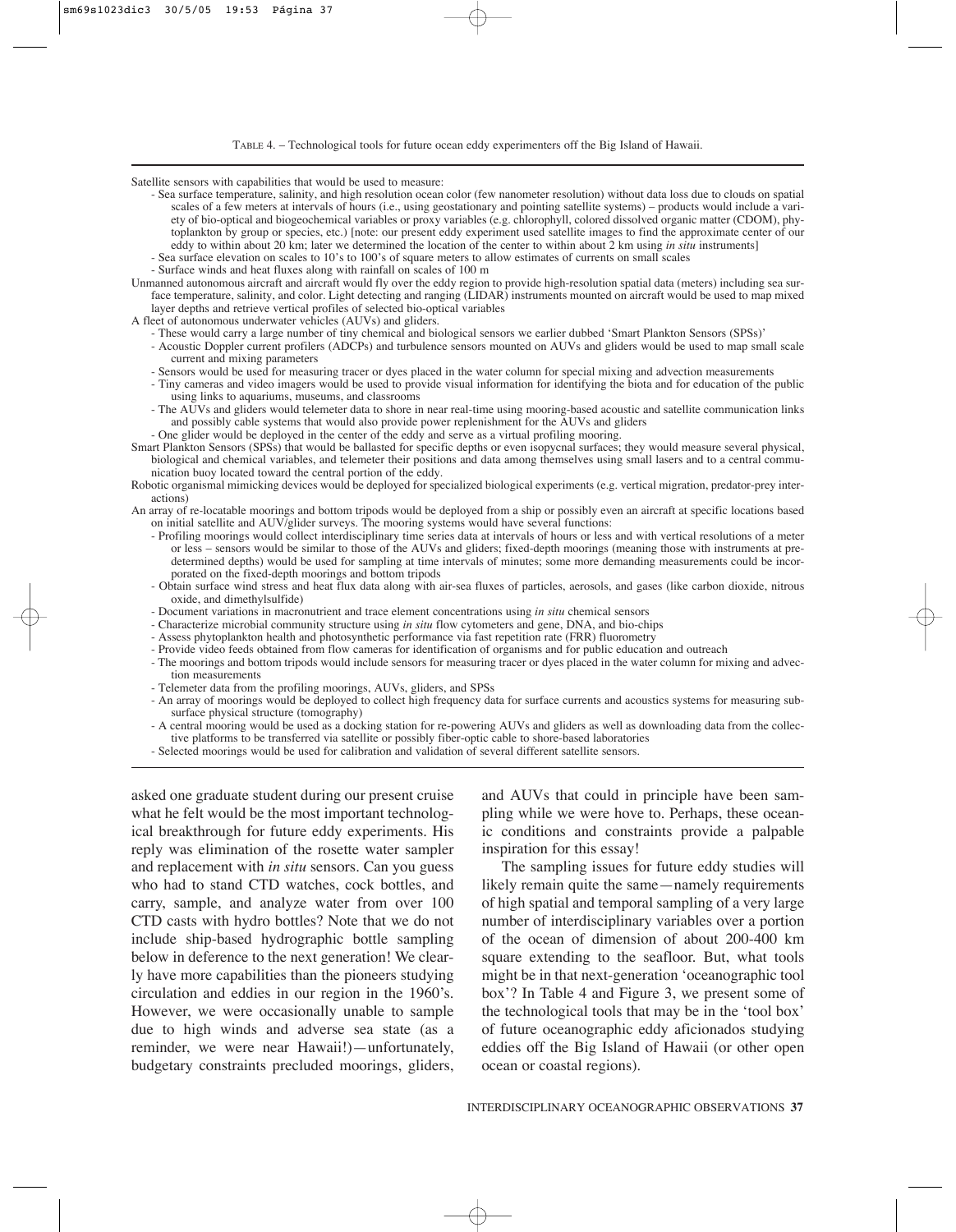Even with the data collected using such an idealized futuristic array of platforms and sensors described in Table 4, several important synthesizing and modelling functions would be necessary to:

Plan sampling strategies and placement and movement of observational assets. Spacing and nesting of fixed and mobile platforms would be based on ocean sampling sensitivity experiments (OSSEs) and later by data assimilation model outputs coupled with OSSE's

Redirect sampling platforms to regions of special interest, in need of higher density data (e.g. patches and fronts); i.e. adaptive sampling mode

Modify sampling rates when events occur (i.e. passage of major storms over the eddy region, blooms); adaptive sampling mode

Interpret large volumes of diverse interdisciplinary data and test experimental hypotheses

Provide useful visualizations for scientists and the general public

Make predictions of eddy dynamics, field properties, biological rates, and biogeochemical fluxes.

A host of specialized and complementary experiments could utilize the experimental nested sampling array. The experiment as a whole could be used simultaneously as a "testbed" for technologies and models, and perhaps most importantly for the optimal, coherent integration of the two. Mesocosm, purposeful tracer, and nutrient enrichment experiments could capitalize on the observational and modeling infrastructure of our futuristic eddy experimental configuration. The eddy experiment would benefit from large-scale model simulation and likewise such modelling research would benefit from better understanding of processes at this energetic scale. New subgrid-scale modelling parameterisations would be enabled through the study. Additionally, opportunities would exist for developing even more advanced oceanographic sensors and systems and testing of biofouling mitigation devices and methods.

Experiments such as the one envisioned here appear quite feasible to us as many of the technologies, though not common, are indeed either being tested or developed in some form. Some of the principal activities required to be able to successfully execute our futuristic eddy experiment are not actually technological. For example, efforts must be made to reduce costs of platforms and sensors and to transition promising non-oceanographicallybased technologies into oceanography. Nanotechnology- and MEMs- based sensors are especially attractive as they could be effectively produced in large numbers at small costs per item. Partnerships among the private sector, government, academia, and non-governmental organizations will be necessary. International coordination and sharing of expertise and assets will be vital to build a truly global ocean observing system. Technologies requiring varying levels of budgets and expertise must be factored into the plan. It seems entirely possible that the collaboratory concept can be implemented internationally on a large scale. For example, not all ocean scientists should need to go to sea as many of the important aspects described in this essay involve sensor and system development, data processing, manipulation, and visualization, and various types of modelling.

## FINAL PERSPECTIVES ON THE FUTURE OF OCEANOGRAPHIC RESEARCH AND **TECHNOLOGIES**

### **Challenges**

There remain several important challenges for observational and particularly operational oceanography in the next few decades. For example, few autonomous sampling systems have been designed for sampling within 30 m of the shoreline, which is the most important ocean zone for direct human interaction including tourist and recreation interests and for many coastal structures such as piers and beachfront homes, hotels, and businesses. The coastal zone interests are becoming even more vulnerable because of rising sea level.

Despite their great promise, propelled AUVs and surface autonomous vehicles are power-limited, and thus ranges and deployment periods need to be expanded significantly for many research and commercial applications; hence, fuel cell advances are especially critical. Gliders and profiling floats, which require minimal power, will be especially important for many large-scale observational programs; however, instrument payloads are quite limited. The advent of SPSs would solve many problems. New materials (i.e. composite resins) for ships, AUVs, gliders, floats, and other seagoing platforms should improve their performances as well.

Some of the most interesting and important regional problems of the 21st century will be in the high latitudes including the Arctic and Antarctic regions. The environmental and logistical con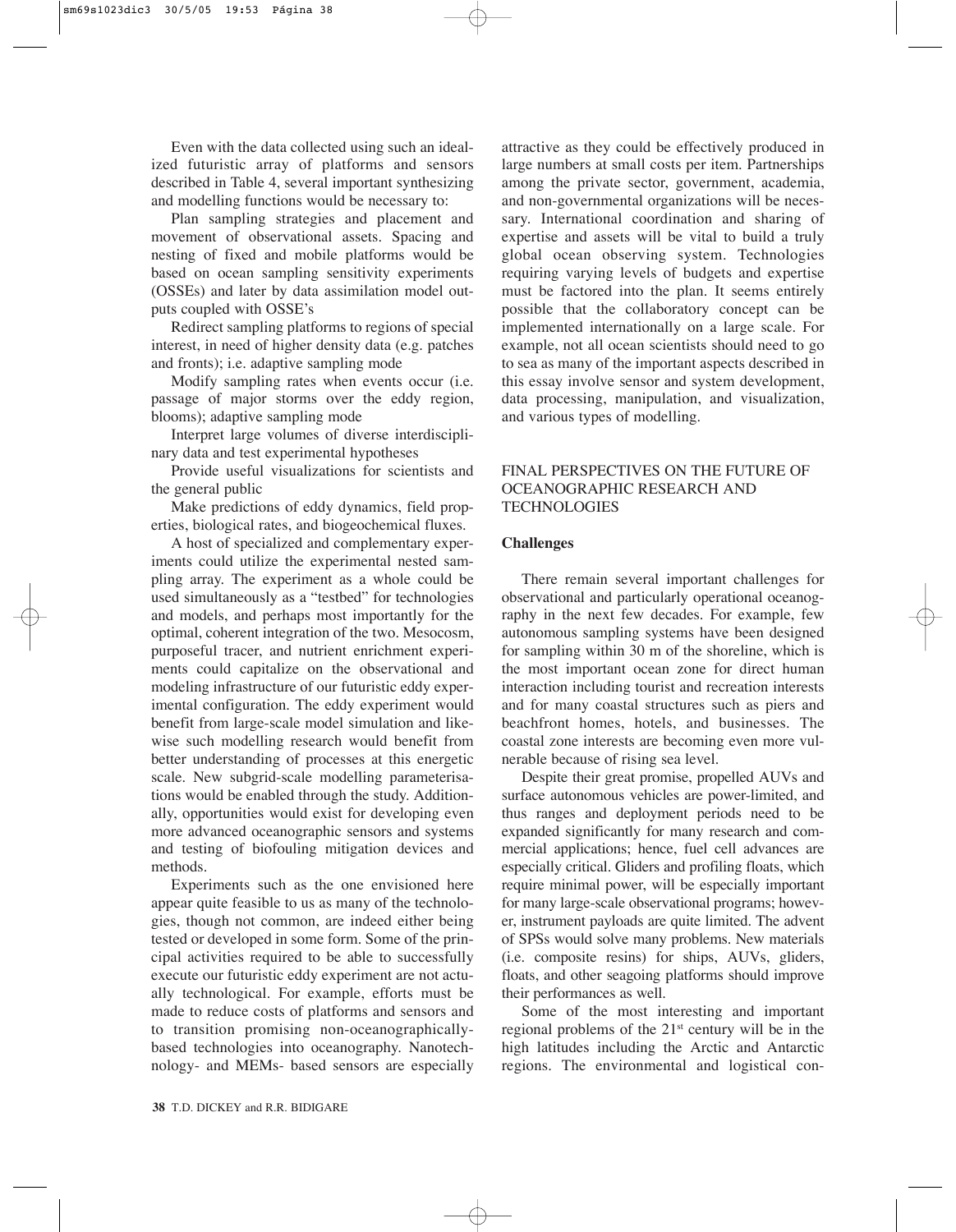straints of high latitude oceanography present some of our greatest challenges. Few of our presently available sensors, systems and platforms can effectively sample at high latitudes. However, preliminary work using AUVs operating beneath ice sheets offers cause for optimism.

Power and data storage for mooring applications are no longer prime limiting factors for deployments of at least one year. However, biofouling of many of the biological and chemical sensors is still a problem for longer duration sampling for moorings and all autonomous *in situ* platforms. The visual impacts of space-based images have been especially valuable for ocean scientists and the general public in gaining perspectives on large-scale features and patterns. However, deriving quantitative information has been difficult and remains a compelling research issue, especially for inferring subsurface structure. Additional measurements of radiatively active gases, aerosols and their air-sea fluxes will be needed for climate research—some systems have been tested already from buoys including the BTM and H-A moorings.

While physical oceanographic measurements are generally considered quite advanced, routine turbulence and vertical velocity measurements need development—these are especially vital for many biological as well as circulation studies. Sampling of higher trophic organisms is a major challenge both *in situ* and from space—innovative strategies need to be developed. Many of the new sensors, systems, and platforms described here are presently in developmental phases or in the hands of only a few researchers. Further, interpretation of many of the signals remains an issue and intensive joint sampling and inter-calibrations are critically needed; testbed programs will remain to be essential.

Large numbers of measurement systems will require commercialization and mass production–in principle leading to greatly reduced costs per item. Long-term continuity of measurements is a vital aspect of many oceanographic research problems, thus standardized and well-calibrated instruments must be hallmarks of ocean observing systems. An interesting potential benefit of rapidly advancing technologies may well be simpler sampling systems (e.g. "chip-based" MEMS and nanotechnology types of sensors with automated data processing and data telemetry systems), which would benefit oceanographic researchers regardless of past or even present technical capabilities and skill levels.

Oceanographers are already collecting large volumes of data and finding processing, dissemination, and utilization major problem areas. Advances in computing using quantum- and DNAbased computers (i.e. Kaku, 1997; Kurzweil, 1999) should greatly facilitate data processing and modeling. Also, more ocean scientists and analysts will be needed worldwide. Educational programs emphasizing operational oceanography will need to be developed. Nations not currently involved in collecting oceanographic data should be able to play important roles in data processing and analyses of *in situ* and remotely sensed data sets and modeling. Oceanographic collaboratories should be used as effective vehicles for all aspects of ocean sciences and its applications. Much of the world ocean is presently poorly sampled (e.g. South Pacific and South Atlantic, Indian Ocean, Southern Ocean), thus autonomously sampling mobile and mooring platforms will be necessary in these areas and international coordination will be required (e.g. Send *et al.*, 2001).

Effective use of data will require clever manipulations of data sets. In particular, many of the processes of interest are nonlinear and or chaotic and dependent upon numerous variables in nature, so newly emerging methods of analysis will need to be used. Also, the merging of data and model/simulation products will cause a blurring of information–care will need to be taken to characterize and quantify ocean information. Predictive ocean modeling will require statistical and probability methods that can be used effectively for science and for public information, the latter being essential for predictions of extreme, episodic events such as storm surges, hurricanes and tsunamis. Credibility of ocean predictions, like atmospheric predictions, will be needed for optimizing the public's safety and welfare.

## **Opportunities**

There are a variety of opportunities that will facilitate advances in oceanographic research and operational oceanography. The costs of obtaining oceanographic data, especially in the volumes dictated by the oceans vastness will remain substantial. Thus, it will be essential to capitalize on all available assets including those not dedicated to ocean research. Ships- and ferries-of-opportunity programs are providing some near real-time data for fundamental measurements and show signifi-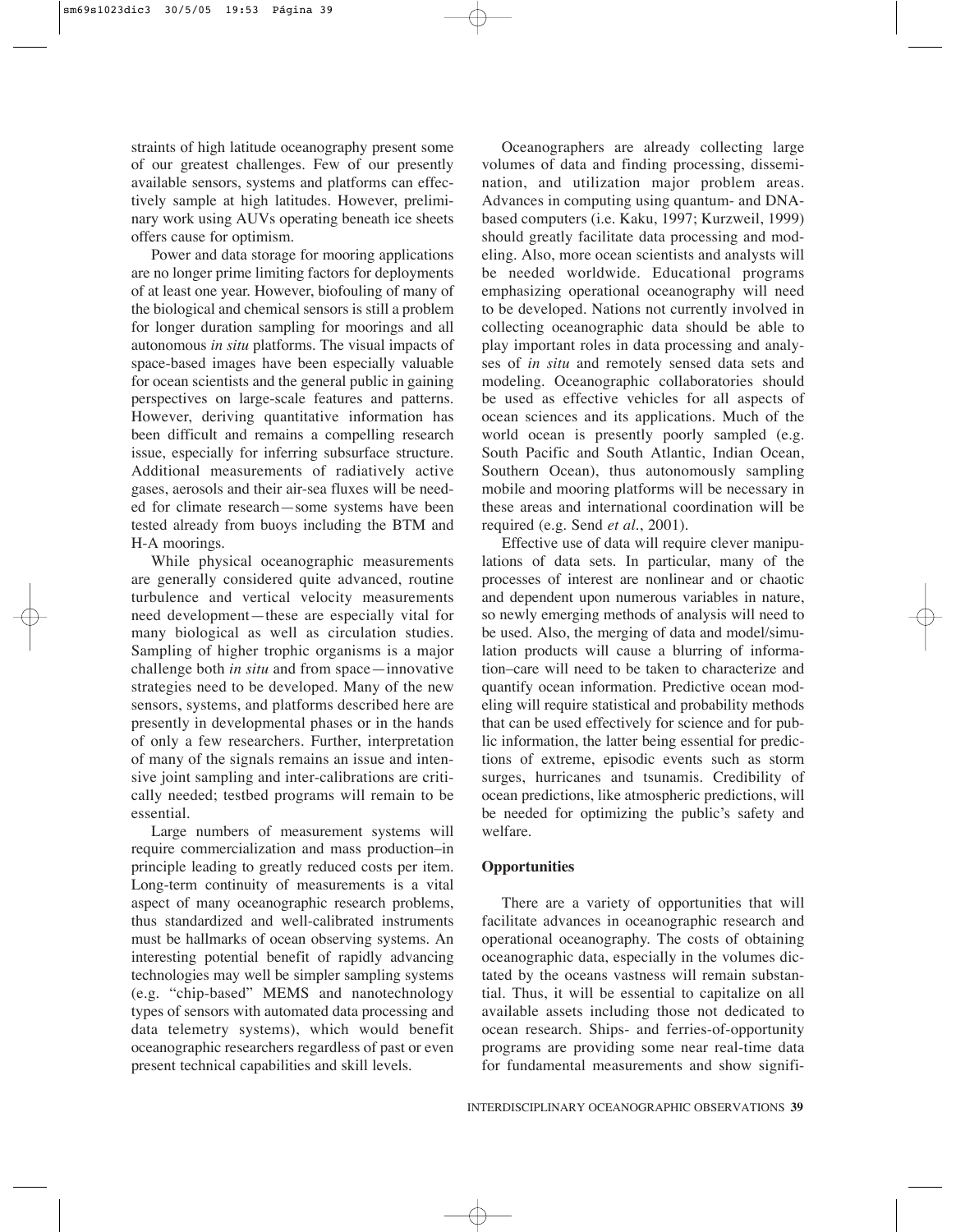cant promise for conducting increasingly sophisticated interdisciplinary measurements (e.g. Rossby, 2001). Interestingly, vacation cruise ship operators, individual boat owners, and yacht racing teams are already joining in efforts for collecting ocean data. There are hundreds of moorings in the ocean at present; however most are equipped with a relatively small number of specialized sensors (e.g. Send *et al.*, 2001); many of these could be modified to become assets for tsunami warning systems. There are a few examples of modifying mooring programs to accommodate additional interdisciplinary sensors. For example, a tsunami warning buoy has been used to measure several upper ocean chemical and bio-optical variables at Ocean Weather Station "P" in the eastern North Pacific. Another good example of opportunistic multiple-use of ocean measurement infrastructure systems involves the U.S. Navy's underwater sound and surveillance system (SOSUS), which has been used since 1993 to monitor earthquakes and animal communications and to study ocean temperature change over long distances using acoustic thermography. There are likely many other creative uses of SOSUS. Offshore platforms and piers have occasionally been similarly utilized.

It will be possible to develop autonomous instrumentation modules with telemetry; such modules could be produced in large numbers at modest cost and deployed from virtually all *in situ* platforms. High frequency radar for measuring surface currents and waves will likely provide data along a large number of coastlines around the world although siting issues need to be overcome in many cases and the interpretation of these data will require intercomparison studies. Transitioning of high frequency radar systems for some open ocean studies will be of great value as well. There are also developing programs for shoreline sample collection by volunteers; some are using genetic and other advanced analytical techniques.

Several new programs are being planned to expand upon present observational infrastructures over the next decade (i.e. NSF OOI, Schofield and Tivey, 2005). Power and data communication bandwidth capabilities will be greatly expanded using fiber-optic and electromagnetic cables and new communication satellite systems (e.g. Glenn and Dickey, 2003). Pilot projects are underway for cabled coastal and plate-scale observatories as well as for open ocean mooring platforms. These will complement developing global programs that will field about 3000 Argo profiling floats and

1000 surface drifters (e.g. Argo, 2001). Future versions of these platforms can in principle be interfaced with small, modular interdisciplinary sensor packages.

Technological progress is often so rapid that supporting infrastructure and measurement systems can quickly become obsolete, thus oceanographers will need to become more tuned into fundamental scientific breakthroughs that offer opportunities for oceanographic applications. However, partnerships with researchers and industrialists working in areas including genomics (Zengler *et al.*, 2002), nanotechnologies, material sciences, space sciences, informational technologies, and medical sciences should be used to accelerate the development, testing, and manufacturing of oceanographic sensors, systems, and platforms. Public support for ocean research and especially operational oceanography will accelerate because of growing awareness of the ocean's central role in the health and well being of planet Earth and its human and other living inhabitants. Interest in oceans and life on other planets will provide impetus for oceanographic studies and technological breakthroughs at hydrothermal vents and elsewhere.

Despite numerous challenges, the oceanographic community is poised to make major research and operational advances, in large part because of rapidly emerging technologies. In closing, it is worth noting that most predictions of technological developments underestimate the time scale of technological developments. The future is bright for the next generations of oceanographers.

## ACKNOWLEDGEMENTS

The authors would like to thank Celia Marasse for inviting this contribution. We would also like to acknowledge the numerous international collaborators and colleagues who have shared their knowledge through joint research activities, publications, and workshops. Support of our research has been provided by the U.S. National Science Foundation, Office of Naval Research, National Ocean Partnership Program, National Aeronautics and Space Agency, and the National Oceanic and Atmospheric Administration. This publication was also made possible by grant number 1 P50 ES012740-01 to RB from the National Institute of Environmental Health Sciences (NIEHS), NIH and by grant number OCE04-32479 from the National Science Foundation (NSF).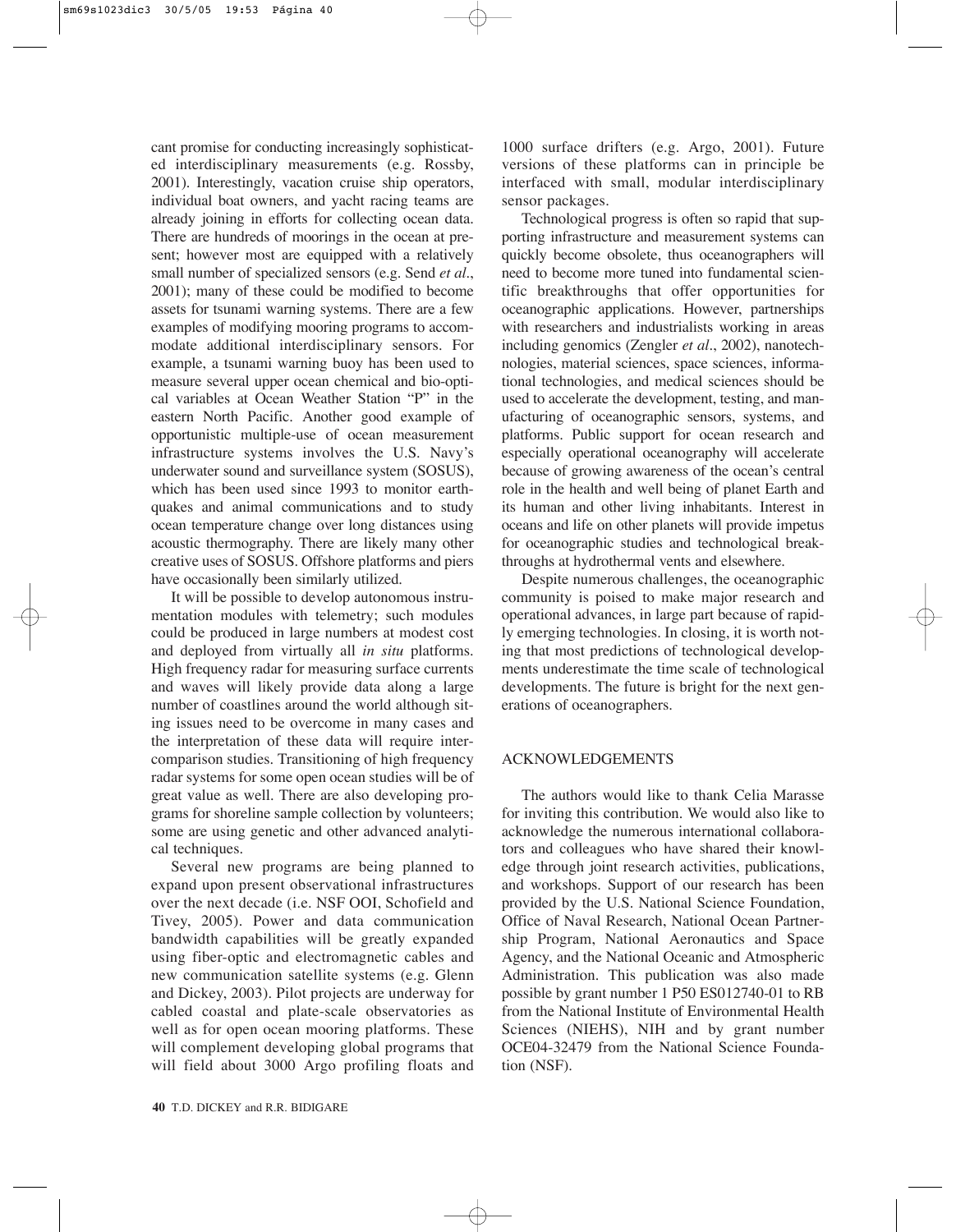#### **REFERENCES**

- Anderson, D.M. 1989. Toxic algal blooms and red rides: a global perspective. In: T. Okaichi, D.M. Anderson, and T. Nemoto (eds.), *Red Tides: Biology, Environmental Science and Toxicology*. New York, Elsevier.
- Argo Science Team, 2001. ARGO: The global array of profiling floats, In: C.J. Koblinsky and N.R. Smith (eds.), *Observing the Ocean for Climate in the 21<sup>st</sup> Century*, pp. 248-258. GODAE, Bureau of Meteorology, Melbourne.
- Babin, M. and C. Roesler (eds.). 2005. Workshop on Real-Time Systems for Observing Coastal Ecosystem Dynamics and Harmful Algal Blooms, (HABWATCH), UNESCO Publishing, in press.
- Babin, S., J.A., Carton, T.D. Dickey, and J.D. Wiggert. 2004. Satellite evidence of hurricane-induced plankton blooms in the ocean desert, *J. Geophys. Res.*, *Vol. 109, No. C3, C03043,* doi: 1029/2003JC001938.
- Bidigare, R.R., B.B. Prézelin, and R.C. Smith. 1992. Bio-optical models and the problems of scaling, In: P.G. Falkowski and A.D. Woodhead (eds.), *Primary Productivity and Biogeochemical Cycles in the Sea*, pp. 175-212. Plenum Press, New York.
- Bishop, D., P. Gammel and C.R. Giles. 2001. The little machines that are making it big, *Physics Today*, 54: 38-44.
- Bishop, J.K.B., R.E. Davis and J.T. Sherman. 2002. Robotic observations of dust storm enhancement of carbon biomass in the North Pacific, *Science,* 298: 817-821.
- Chang, G.C. and T.D. Dickey. 2005. Interdisciplinary sampling strategies for detection and characterization of harmful algal blooms, *Workshop on Real-Time Systems for Observing Coastal Ecosystem Dynamics and Harmful Algal Blooms, (HABWATCH)*, eds. M. Babin and C. Roesler, UNESCO Publishing, in press.
- Chang, G., K. Mahoney, A. Briggs, D. Kohler, M. Lewis, C. Mobley, M. Moline, E. Boss, M. Moline, E. Boss, M. Kim, W. Philpot and T. Dickey. – 2004. The new age of hyperspectral oceanography, *Oceanography*, 17(2): 16-23.
- DeLong, E.F., L.T. Taylor, T.L. Marsh and C.M. Preston. 1999. Visualization and enumeration of marine planktonic archaea and bacteria by using polyribonucleotide probes and fluorescent *in situ* hybridization, *Appl. Environ. Microbiol.,* 65: 5554- 5563.
- Dickey, T. 2001. The role of new technology in advancing ocean biogeochemical research, *Oceanography*, 14(4): 108-120.
- Dickey, T. 2002. A vision of oceanographic instrumentation and technology in the early 21st century. In: J.G. Field, G. Hempl, and C.P. Summerhayes (eds.), *Oceans 2020: Science for Future Needs*, pp. 209-254. Island Press, Washington, DC.
- Dickey, T., 2003. Emerging ocean observations for interdisciplinary data assimilation systems, *J. Mar. Syst.*, 40-41: 5-48.
- Dickey, T. 2004. Exploration of biogeochemical temporal variability, NATO Advanced Study Institute Series. In: T. Oguz and M. Follows (eds.), *The Ocean Carbon Cycle and Climate*, pp. 149-188. Kluwer Academic Publishers, The Netherlands.
- Dickey, T. and G. Chang. 2001. Recent advances and future visions: temporal variability of optical and bio-optical properties of the ocean, *Oceanography*, 14(3): 15-29.
- Dickey, T. and P. Falkowski. 2001. Solar energy and its biological-physical interactions in the sea. In: A. Robinson, J. McCarthy, and B. Rothschild (eds.), *The Sea*, Vol. 12, pp. 401- 440. John Wiley and Sons.
- Davis, R. E., J. T. Sherman, and J. Dufour. 2001. Profiling ALACEs and other advances in autonomous subsurface floats, *J. Atmos. Ocean. Tech.*, 18, 982-993.
- Eriksen, C.C., T.J. Osse, R.D. Light, T. Wen, T.W. Lehman, P.L. Sabin, J.W. Ballard and A.M. Chiodi. – 2001. Seaglider: a long range autonomous underwater vehicle for oceanographic research, *IEEE J. Oceanic Eng.*
- Glenn, S. and T. Dickey (eds.). 2003. *Scientifc Cabled Observatories for Time Series (SCOTS) Report*, National Science Foundation Report, published by Consortium for Oceanographic Research and Education.
- Glenn, S.M., T.D. Dickey, B. Parker and W. Boicourt. 2000. Long-term real-time coastal ocean observation networks, *Oceanography*, 13: 24-34.
- Griffiths, G., R. Davis, C. Eriksen, D. Frye, P. Marchand, and T. Dickey. – 2001. Towards new platform technology for sus-

tained observations, In: C.J. Koblinsky and N.R. Smith (eds.), *Observing the Ocean for Climate in the 21st Century*, pp. 324- 338. GODAE, Bureau of Meteorology, Australia, Melbourne.

- Hallegraeff, G.M. 1993. A review of harmful algal blooms and their apparent global increase, *Phycologia*, 32: 79-99.
- Hallegraeff, G.M. and C.J. Bolch. 1992. Transport of diatom and dinoflagellate resting spores via ship's ballast water: Implications for plankton biogeography and aquaculture, *J. Plankton Res.*, 14: 1067-1084.
- Hofmann, E.E. and M.A.M. Friedrichs. 2001. Biogeochemical data assimilation. In: J.H. Steele, S. Thorpe, and K. Turekian (eds.), *Encyclopedia of Ocean Sciences*, pp. 302-308. Academic Press, London.
- Jaffe, J.S., K.D. Moore, J. McLean, and M.P. Strand. 2001. Underwater bio-optical imaging: status and prospects, *Oceanography*, 14(3): 64-75.
- Kaku, M. 1997. *Visions: How Science Will Revolutionize the 21st Century*, Anchor Books Doubleday, New York.
- Koblinsky, C.J. and N. R. Smith. 2001. *Observing the Ocean for Climate in the 21st Century*, GODAE, Bureau of Meteorology, Australia, Melbourne.
- Kurzweil, R. 1999. *The Age of Spiritual Machines*, Penguin Books, New York.
- Martin, S. 2004. *An Introduction to Ocean Remote Sensing*, Cambridge University Press.
- National Research Council. 1999. *From Monsoons to Microbes: Understanding the Ocean's Role in Human Health*, Washington, DC: National Academy Press.
- National Research Council. 2000. *Illuminating the Hidden Planet: The Future of Seafloor Observatory Science Committee on Seafloor Observatories: Challenges and Opportunities*, Ocean Studies Board, Washington, DC: National Academy Press.
- National Research Council. 2002. *Marine Biotechnology in the Twenty-first Century: Problems, Promise, and Products*. Washington, DC: National Academy Press.
- *Oceanography*. 2000. volume 13(1), Special Issue: Coastal Ocean Observing Systems.
- *Oceanography*. 2001. volume 14(4), Special Issue: JGOFS.
- *Oceanography*. 2003. volume 16(4), Special Issue: Ocean Observatories.
- *Oceanography*. 2004. volume 17(2), Special Issue: Coastal Ocean Optics and Dynamics.
- Pace, N.R. 1997. A molecular view of microbial diversity and the biosphere, *Science* 276: 734-740.
- Perry, M.J. and D.L. Rudnick. 2003. Observing the oceans with autonomous and Lagrangian platforms and sensors: the role of ALPS in sustained ocean observing systems, *Oceanography*, 16(4): 31-36.
- Pinardi, N., E. Arneri, A. Crise, M. Ravaioli, and M. Zavatarelli. 2005. The physical, sedimentary, and ecological structure and variability of shelf areas in the Mediterranean Sea, *The Sea*, Vol. 14, Harvard University Press, in press.
- Robinson, I.S. 2004. *Measuring the Oceans from Space: The Principles and Methods of Satellite Oceanography*, Springer-Praxis.
- Robinson, A.R. and P.F. J. Lermusiaux. 2002. Data assimilation for modeling and predicting coupled physical-biological interactions in the sea. In: A.R. Robinson, J.J. McCarthy, and B.J. Rothschild, *The Sea*, Volume 12, pp. 475-536. John Wiley and Sons.
- Rossby, T. 2001. Sustained ocean observations from merchant vessels, *Mar. Technol. Soc. J.*, 35: 38-42.
- Russell, S.J. and P. Norvig. 2002. *Artificial Intelligence: A Modern Approach*, 2nd edition, Prentice-Hall.
- Schmidt, T.M., E.F. DeLong and N.R. Pace. 1991. Analysis of a marine picoplankton community by 16S rRNA gene cloning and sequencing, *J. Bacteriol.*, 173: 4371-4378.
- Schofield, O. and M.K. Tivey. 2005. ORION: Ocean research Ini*tiative Observatory Networks*, A Report of the Workshop Held January4-8, 2004, San Juan, Puerto Rico.
- Send, U., B. Weller, S. Cunningham, C. Eriksen, T. Dickey, M. Kawabe, R. Lukas, M. McCartney and S. Osterhus. – 2001. *Oceanographic Timeseries Observatories, for Climate in the 21st Century*, C.J. Koblinsky and N.R. Smith (eds.), pp. 376- 390. GODAE, Bureau of Meteorology, Melbourne.
- Stahl, D.A. and J.M. Tiedje. 2002. *Microbial Ecology and Genomics: A Crossroads of Opportunity*, Report from the American Academy of Microbiology, Washington, D.C.
- Stein, J., T.L. Marsh, K.Y. Wu, H. Shizuya and E.F. DeLong. –